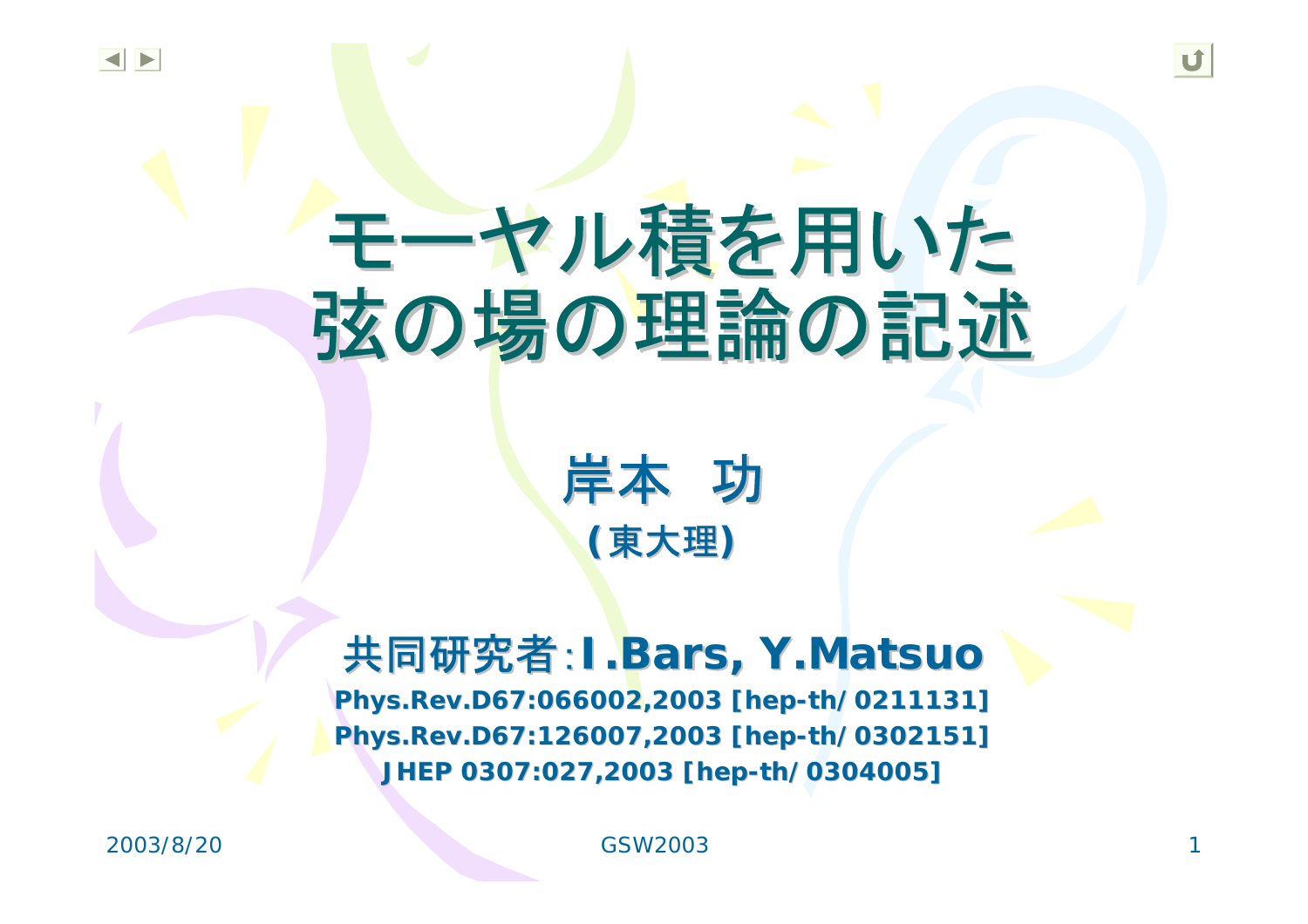• E. Witten,

"Noncommutative Geometry And String Field Theory,'' **Nucl.Phys.B268:253,1986**

• D. J. Gross, A.Jevicki, **Nucl.Phys.B283:1,1987; Nucl.Phys.B287:225,1987,…**

• I.Bars,

"Map of Witten's \* to Moyal's \*,'' **Phys.Lett.B517:436-444,2001[hep-th/0106157]**

•I.Bars, Mastuo,

**Phys.Rev.D65:126006,2002[hep-th/0202030]; Phys.Rev.D66:066003,2002[hep-th/0204260]**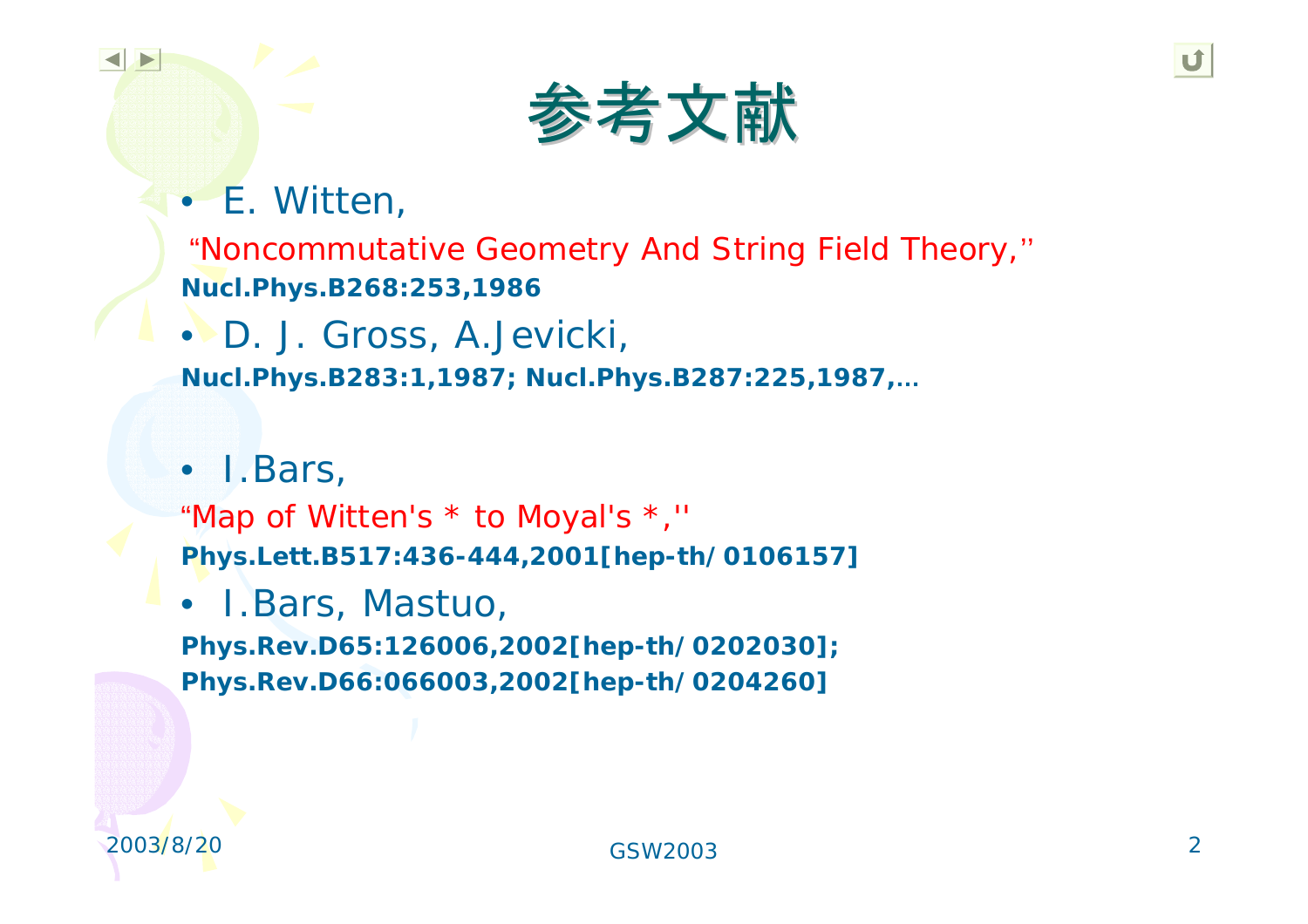# **Introduction**

 $\bullet$ Wittenの開弦の場の理論(1986)

$$
S = \frac{1}{2} \langle \Psi, Q_B \Psi \rangle + \frac{1}{3} \langle \Psi, \Psi * \Psi \rangle
$$

## 主にSenの予想を示すのに復活。(1999)

[Sen-Zwiebach,…]

+

# 非可換ブーム(1999)

[...,Seiberg-Witten,...]

 GSW2003 $3 \hspace{2.5cm} 3$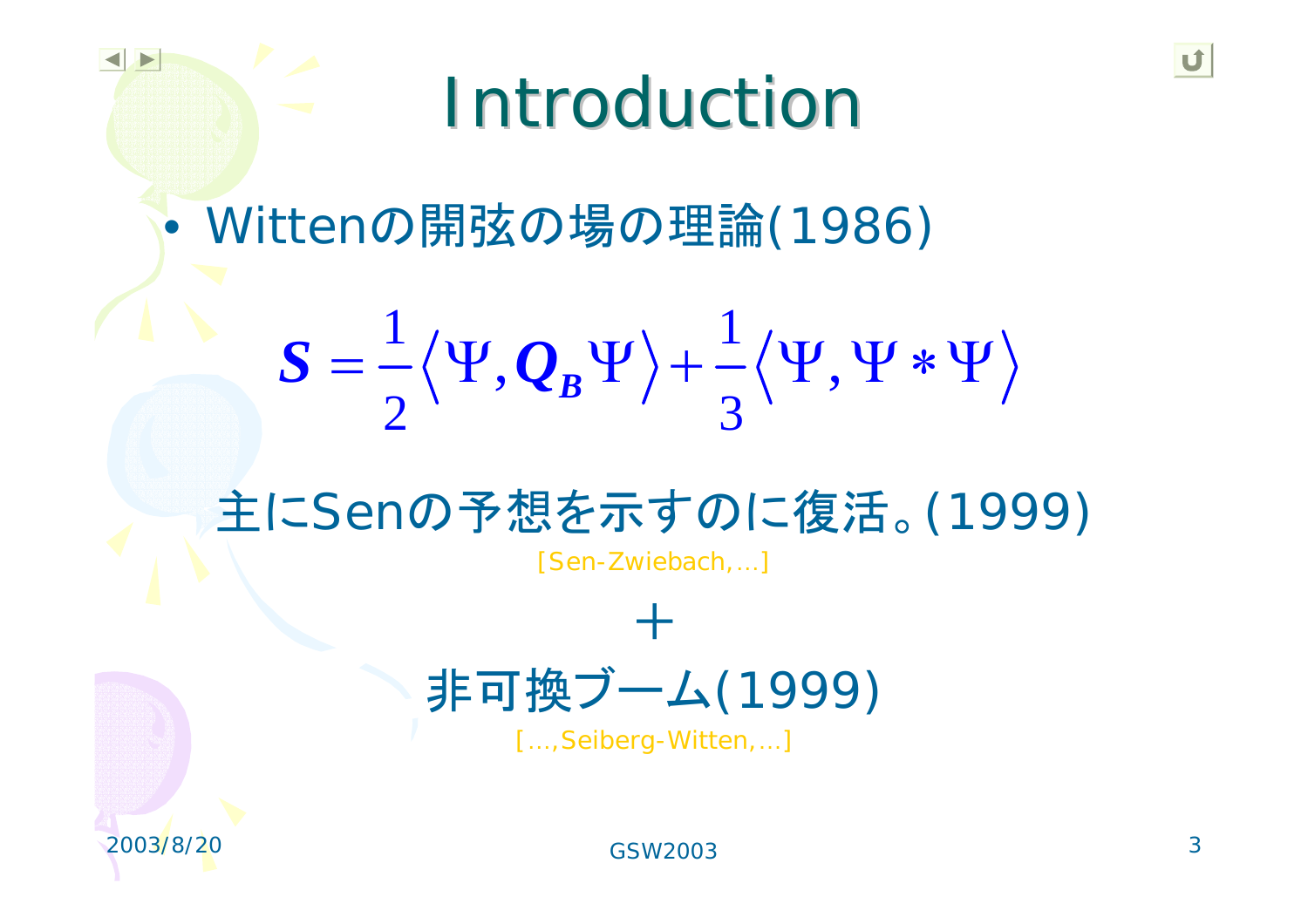従来、Wittenの弦の場の理論を「記述」する方法として Oscillatorによる定式化[Gross-Jevicki,...] CFTを用いる方法[…,LPP,…] 等がよく使われていたが、、、 非可換空間上の場の理論の拡張・類似で Moyal積を用いて記述できるのでは? Wittenの \* 積 ⇒ モーヤル★積  $(-1)$  $0 \vee \angle$  /  $l=0$  $2 \left( \frac{\partial x}{\partial p} \frac{\partial p}{\partial x} \frac{\partial x}{\partial x} \right)$  2 1 2**exp**  $\mathrel{\mathop:}= \sum_{k=0}$   $\left(\frac{-}{2}\right)$   $\sum_{l=0}$   $\frac{1}{l!(k-l)!}$  $k \ k \left( 1 \right)^{k-l} \quad \left( \begin{array}{ccc} 1 & k \end{array} \right)^{k-l} \quad \left( \begin{array}{ccc} 1 & k \end{array} \right)^{k-l}$  $l$   $\Omega$ <sub>*k</sub>*  $l$   $J$   $\Omega$ <sub>*k*</sub>  $l$   $\Omega$ <sub>*k*</sub>  $k$ </sub>  $k=0$   $\leq$   $\neq$   $\neq$   $\neq$   $\neq$   $\neq$  $i\theta$  |  $\partial$   $\partial$   $\partial$  |  $\partial$  |  $\partial$  |  $\partial$  |  $\partial$  |  $\partial$  |  $\partial$  |  $\partial$  |  $\partial$  |  $\partial$  |  $\partial$  |  $\partial$  |  $\partial$  |  $\partial$  |  $\partial$  |  $\partial$  |  $\partial$  |  $\partial$  |  $\partial$  |  $\partial$  |  $\partial$  |  $\partial$  |  $\partial$  |  $\partial$  |  $\partial$  |  $\partial$  |  $\partial$  |  $\partial$  |  $\partial$  | *x cp cp x j j*  $\frac{1}{2}$   $\frac{1}{2}$   $\frac{1}{2}$   $\frac{1}{2}$   $\frac{1}{2}$   $\frac{1}{2}$   $\frac{1}{2}$   $\frac{1}{2}$   $\frac{1}{2}$  $f \star g = f \exp \left| \frac{f \star g}{g} \right| = \frac{g \star g}{g} - \frac{g \star g}{g} = -\frac{g \star g}{g} = -\frac{g \star g}{g} = -\frac{g \star g}{g} = -\frac{g \star g}{g} = -\frac{g \star g}{g} = -\frac{g \star g}{g} = -\frac{g \star g}{g} = -\frac{g \star g}{g} = -\frac{g \star g}{g} = -\frac{g \star g}{g} = -\frac{g \star g}{g} = -\frac{g \star g}{g} = -\frac{g \star g}{g} = -\frac{g \star g}{g} = -\frac{g$ *i* $\int_{0}^{\infty}$   $\int_{0}^{\infty}$   $\int_{0}^{\infty}$   $\int_{0}^{\infty}$   $\int_{0}^{\infty}$   $\int_{0}^{\infty}$   $\int_{0}^{\infty}$   $\int_{0}^{\infty}$   $\int_{0}^{\infty}$   $\int_{0}^{\infty}$   $\int_{0}^{\infty}$   $\int_{0}^{\infty}$   $\int_{0}^{\infty}$   $\int_{0}^{\infty}$   $\int_{0}^{\infty}$   $\int_{0}^{\infty}$   $\int_{0}^{\infty}$   $\theta(\overrightarrow{\partial}\overrightarrow{\partial}$   $\overrightarrow{\partial})$   $\theta(\overrightarrow{\partial}\overrightarrow{\partial}$   $\overrightarrow{\partial}$ θ " ∞  $(\cdot; \mathbf{z})^k$  k  $(\mathbf{z}^k)^{n-1}$  al ak-l al ak-− <sup>−</sup> <sup>=</sup> ∂ ∂ ∂ ∂ ∂ ∂ ∂ ∂  $\frac{\partial}{\partial x} \frac{\partial}{\partial p} - \frac{\partial}{\partial y} \frac{\partial}{\partial x} + \frac{\partial}{\partial z} \frac{\partial}{\partial y} - \frac{\partial}{\partial z} \frac{\partial}{\partial z} + \frac{\partial}{\partial z} \frac{\partial}{\partial z} - \frac{\partial}{\partial z} \frac{\partial}{\partial z} + \frac{\partial}{\partial z} \frac{\partial}{\partial z} + \frac{\partial}{\partial z} \frac{\partial}{\partial z} + \frac{\partial}{\partial z} \frac{\partial}{\partial z} + \frac{\partial}{\partial z} \frac{\partial}{\partial z} + \frac{\partial}{\partial z} \frac{\partial}{\partial z} + \frac{\partial}{\partial z} \frac$  $(i\theta(\vec{\theta} \vec{\theta} \vec{\theta} \vec{\theta}))$   $(i\theta(\vec{\theta} \vec{\theta} \vec{\theta})$ = $\bigstar g = f \exp \left( \frac{\omega}{2} \left( \frac{\partial}{\partial x} \frac{\partial}{\partial p} - \frac{\partial}{\partial p} \frac{\partial}{\partial x} \right) \right) g = fg + f \frac{\omega}{2} \left( \frac{\partial}{\partial x} \frac{\partial}{\partial p} - \frac{\partial}{\partial p} \frac{\partial}{\partial x} \right) g +$  $=\sum_{k=0}^{\infty}\left(\frac{i\theta}{2}\right)^k\sum_{k=0}^{k}\frac{(-1)^{k-1}}{\theta^k}\frac{\partial^l}{\partial t^k}\frac{\partial^l}{\partial t^k}\frac{\partial^l}{\partial t^k}+\frac{\partial^l}{\partial t^l}\frac{\partial^l}{\partial t^l}$  $=\sum_{k=0}\left(\frac{10}{2}\right)\sum_{l=0}\frac{(11)}{l!(k-l)!}\frac{0}{\partial x^{l}}\frac{0}{\partial p^{k-l}}f\frac{0}{\partial p^{l}}\frac{0}{\partial p^{l}}$ 

• Bars流(2001) ~変数のラベルが離散的 .

2003/8/20 GSW2003 $\frac{1}{3}$  and  $\frac{1}{4}$ •Douglas-Liu-Moore-Zwiebach流(2002) ~変数のラベルが連続的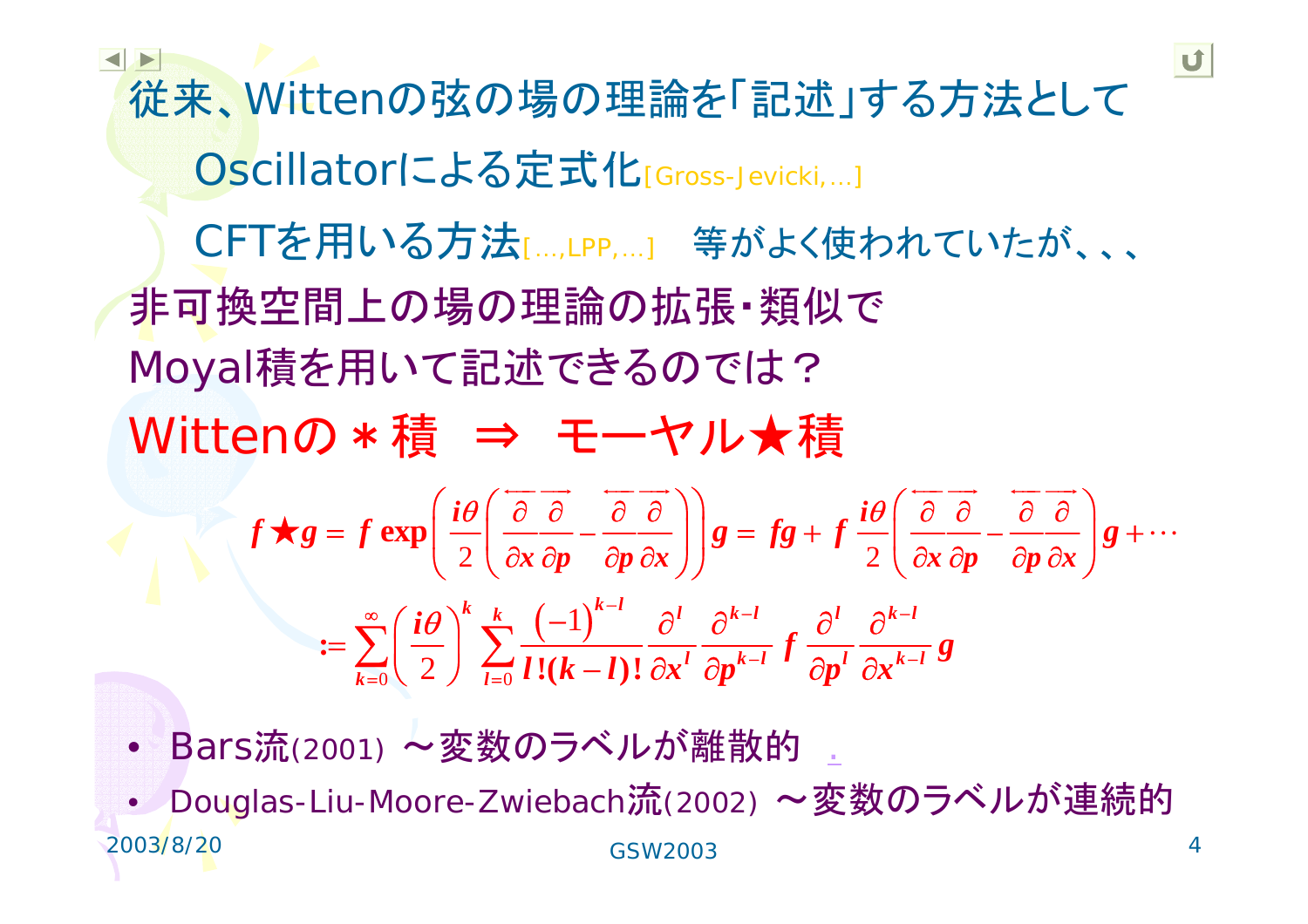ここではBars流のMoyal積による記述を考える。 単なる書き換えだけではなく、 正則化もする(をめざす)。

↑

• 素朴に計算してるとしばしば微妙な結果に出くわす。 ∞×∞行列、中点の扱い、など、、、。

• 正則化にはDLMZ流よりもBars流のほうが適している。 ⇒

Moyal formulation of String Field Theory 略して MSFT

 GSW2003 $\overline{3}$  5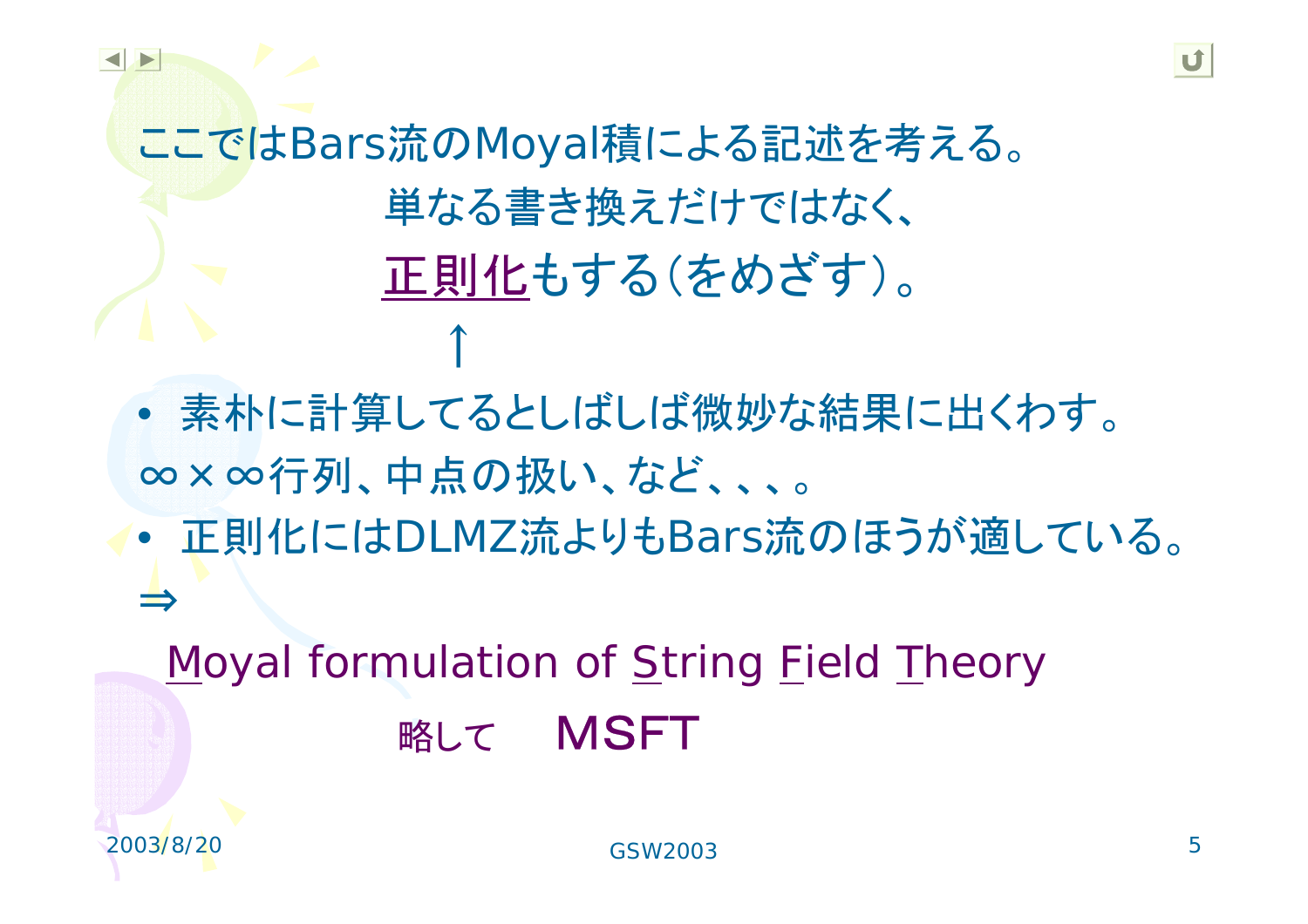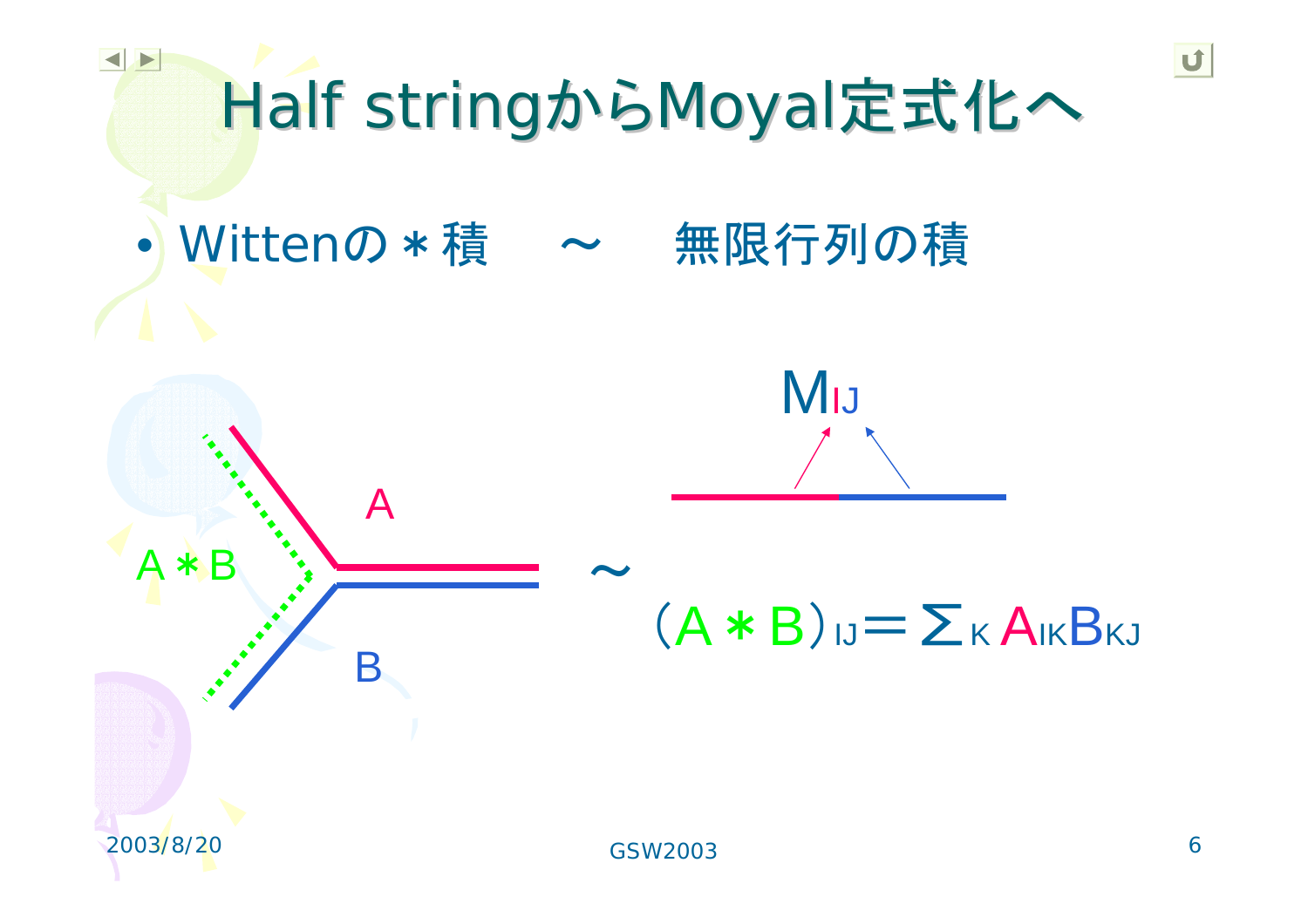$\bullet$  式で書くと: と右半分と左半分に分けてWittenの\*積を のように定義する。 (ただし中点の自由度は微妙)  $\sigma(\sigma) = x_0^{\mu} + \sqrt{2} \sum_{n=1}^{\infty} x_n^{\mu} \cos n\sigma = \begin{cases} l^{\mu}(\sigma) \\ r^{\mu}(\pi - \sigma) \end{cases}$  $\big( \sigma \big)$  $\int_{1}^{n}$   $\int_{1}^{n} (\pi - \sigma)$  $\big( \sigma \big)$  $\int_{0}^{\infty} \int_{0}^{\infty} \frac{\sqrt{2}}{n} e^{i\theta} d\theta$   $\left| r^{c} \left( \pi - \sigma \right) \right|$ 0  $\sqrt{2}$   $\frac{1}{n=1}$  $\overline{2} \sum_{n=1}^{\infty} x_n^{\mu} \cos n\sigma = \begin{cases} l^{\mu}(\sigma) & 0 \leq \sigma \leq \pi/2 \ r^{\mu}(\pi - \sigma) & \pi/2 \leq \sigma \leq \pi \end{cases}$  $\hat{\sigma}(\sigma) = i\sqrt{2} \sum_{n=0}^{\infty} x_n^{gh} \sin n\sigma = \begin{cases} l^{p}(\sigma) & 0 \leq \sigma \leq \pi/2 \\ l^{p}(\sigma) & \end{cases}$ / 2  $\sigma(\sigma) = c_0 + \sqrt{2} \sum_{n=0}^{\infty} y_n^{sh} \cos n\sigma = \begin{cases} l^c(\sigma) & 0 \le \sigma \le \pi/2 \\ l^c(\sigma) & . \end{cases}$ / 2 *n n b gh*  $\sum_{n=1}^{\infty}$   $\binom{n}{n}$  **b** *c gh*  $\sum_{n=1}$   $\binom{n}{n}$  **c**  $X^{\mu}(\sigma) = x_0^{\mu} + \sqrt{2} \sum_{n=1}^{\infty} x_n^{\mu} \cos n\sigma = \begin{cases} l \end{cases}$ *r*  $\boldsymbol{b}(\boldsymbol{\sigma}) = \boldsymbol{i} \sqrt{2} \sum_{n=1}^{\infty} x_n^{gh} \sin n\boldsymbol{\sigma} = \begin{cases} l \end{cases}$ *r l*  $c(\sigma) = c_0 + \sqrt{2} \sum y_n^{s} \cos n$ *r*  $\boldsymbol{\mu}$  $\mu$  |  $\rightarrow$  |  $\mu$  |  $\rightarrow$  |  $\rightarrow$  |  $\mu$  $\boldsymbol{\mu}$  $\sigma$   $0 \leq \sigma \leq \pi$  $\sigma$  =  $x_0^2$  +  $\sqrt{2}$  >  $x_0^2$  cos n $\sigma$  $\pi-\sigma$   $\pi$  /  $2 \leq \sigma \leq \pi$  $\sigma$   $0 \leq \sigma \leq \pi$  $\sigma$ ) =  $\iota \sqrt{2}$  >  $x^{\circ}$  sin  $n\sigma$  $\pi-\sigma$ )  $\pi$  /  $\angle$   $\leq$   $\sigma$   $\leq$   $\pi$  $\sigma$   $0 \leq \sigma \leq \pi$  $\sigma$ ) =  $c_0$  +  $\sqrt{2}$  >  $v^{\text{av}}$  cos n $\sigma$  $\pi-\sigma$  )  $\pi$  /  $2 \le \sigma \le \pi$ ∞ = ∞ = ∞ =  $=\mathbf{r}^{\mu}+\sqrt{2}\sum^{\infty}\mathbf{r}^{\mu}\cos n\sigma=\begin{cases}l^{\mu}(\sigma)&0\leq\sigma\leq\end{cases}$  $+\sqrt{2}\sum_{n=1}^{\infty}x_n^{\mu}\cos n\sigma = \begin{cases} e^{-\sqrt{2}} & \text{if } n=1,2 \leq \sigma \leq 1 \end{cases}$  $=i\sqrt{2}\sum_{k=1}^{\infty}r^{gh}\sin n\sigma=$   $\begin{cases}l^{b}(\sigma) & 0\leq\sigma\leq l\end{cases}$  $\sum_{n=1} x_n^{gh} \sin n\sigma = \begin{cases} \mathbf{r}^{(0)} & \text{if } 0 \leq x \leq 1 \\ \mathbf{r}^{(b)}(\pi - \sigma) & \text{if } 0 \leq x \leq 1 \end{cases}$  $=\mathbf{c} + \sqrt{2} \sum_{n=1}^{\infty} v^{gh} \cos n\sigma = \begin{cases} l^{c}(\sigma) & 0 \leq \sigma \leq l \end{cases}$  $+\sqrt{2}\sum_{n=1} y_n^{gh} \cos n\sigma = \begin{cases} e^{-(\sigma)} & \text{if } \sigma = 0 \\ r^c(\pi - \sigma) & \text{if } \sigma \leq 0 \end{cases}$ <u>na manazarta da sensitivo de la conte</u>  $\mathbf{\Psi}_{1}^{*}\mathbf{\ast}\mathbf{\Psi}_{2}^{*}[{\bm l}^{\mu}, {\bm l}^b, {\bm l}^c; {\bm r}, {\bm r}^b, {\bm r}^c] =$  $\widehat{\mathbf{u}}$   $\Box$   $\mu$   $\mu$   $\mathbf{v}$  .  $\mu$   $\mu$   $\mu$   $\mathbf{v}$   $\Box$  $\bm{D}\bm{w}^{\mu}\bm{D}\bm{w}^{\bm{b}}\bm{D}\bm{w}^{\bm{c}}\bm{\Psi}_{1}[\bm{l}^{\mu},\bm{l}^{\bm{b}},\bm{l}^{\bm{c}};\bm{w}^{\mu},\bm{w}^{\bm{b}},\bm{w}^{\bm{c}}\,]\bm{\Psi}_{2}[\bm{w}^{\mu},\bm{w}^{\bm{b}},-\bm{w}^{\bm{c}};\bm{r}^{\mu},\bm{r}^{\bm{b}},\bm{r}^{\bm{c}}]$  $\int$ Dw<sup>u</sup>Dw<sup>o</sup>Dw<sup>c</sup> $\widehat{\Psi}_1[l^\mu,l^b,l^c;w^\mu,w^b,w^c]\widehat{\Psi}_2[w^\mu,w^b,$  $\mathbf{\Psi}_1[\bm{l}^{\mu},\bm{l}^{\nu},\bm{l}^c\,;\bm{w}^{\mu},\bm{w}^{\nu},\bm{w}^c\,]\mathbf{\Psi}_2[\bm{w}^{\mu},\bm{w}^{\nu},-\bm{w}^c\,;\bm{r}^{\mu},\bm{r}^{\nu},\bm{r}^c\,]$ 

2003/8/20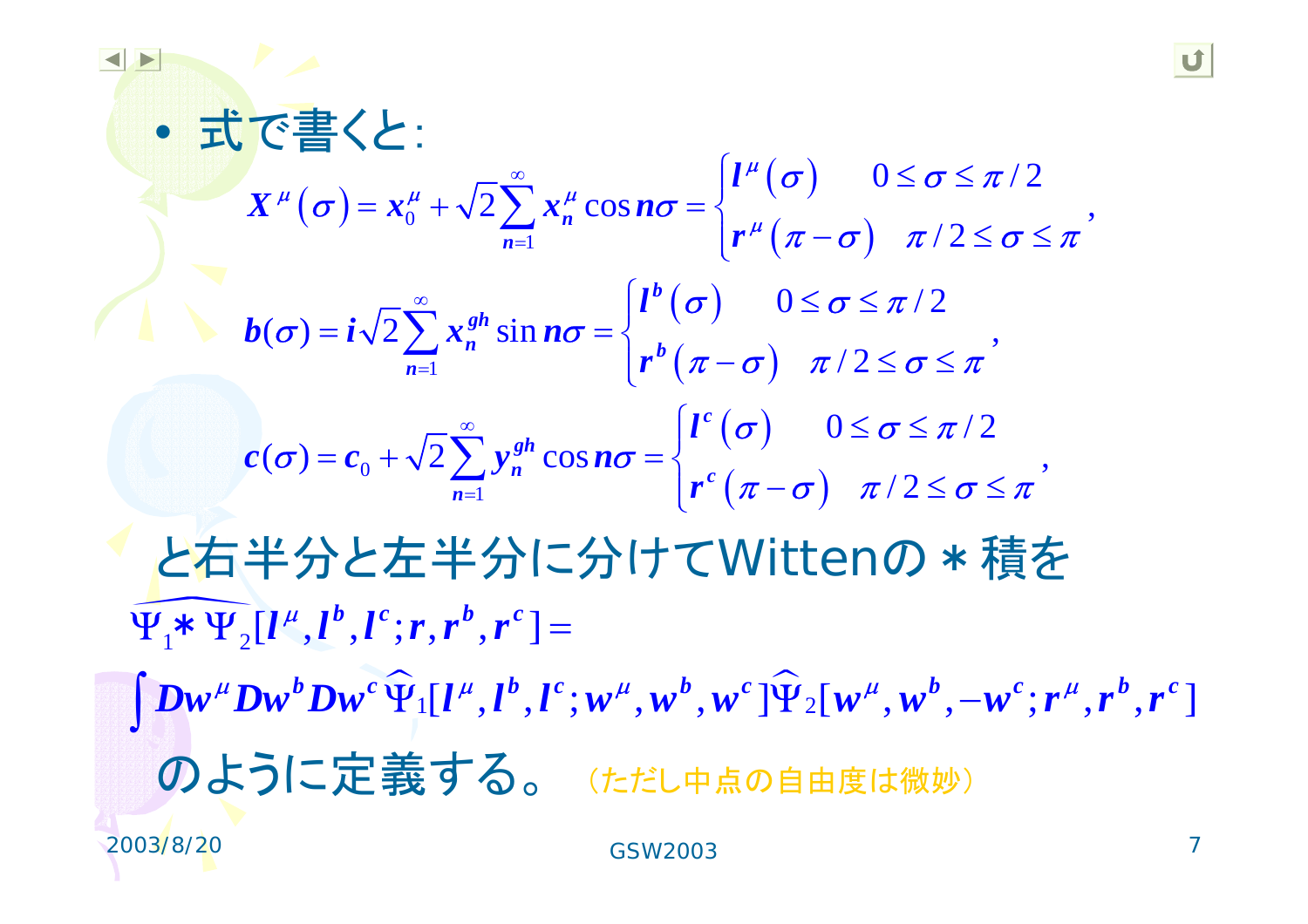$\bullet$ • 元の非零モード  $\left( x_{\scriptscriptstyle n}^{\mu}, x_{\scriptscriptstyle n}^{sh}, y_{\scriptscriptstyle n}^{sh} \right)$  の半分 $\left( x_{\scriptscriptstyle \sigma}^{\mu}, x_{\scriptscriptstyle e}^{sh}, y_{\scriptscriptstyle e}^{sh} \right)$ についてフーリエ変換するとhalf-string の\*積 が (anti-)Moyal★積にmapされる:



2003/8/20

 GSW2003 $\overline{\textbf{3}}$  8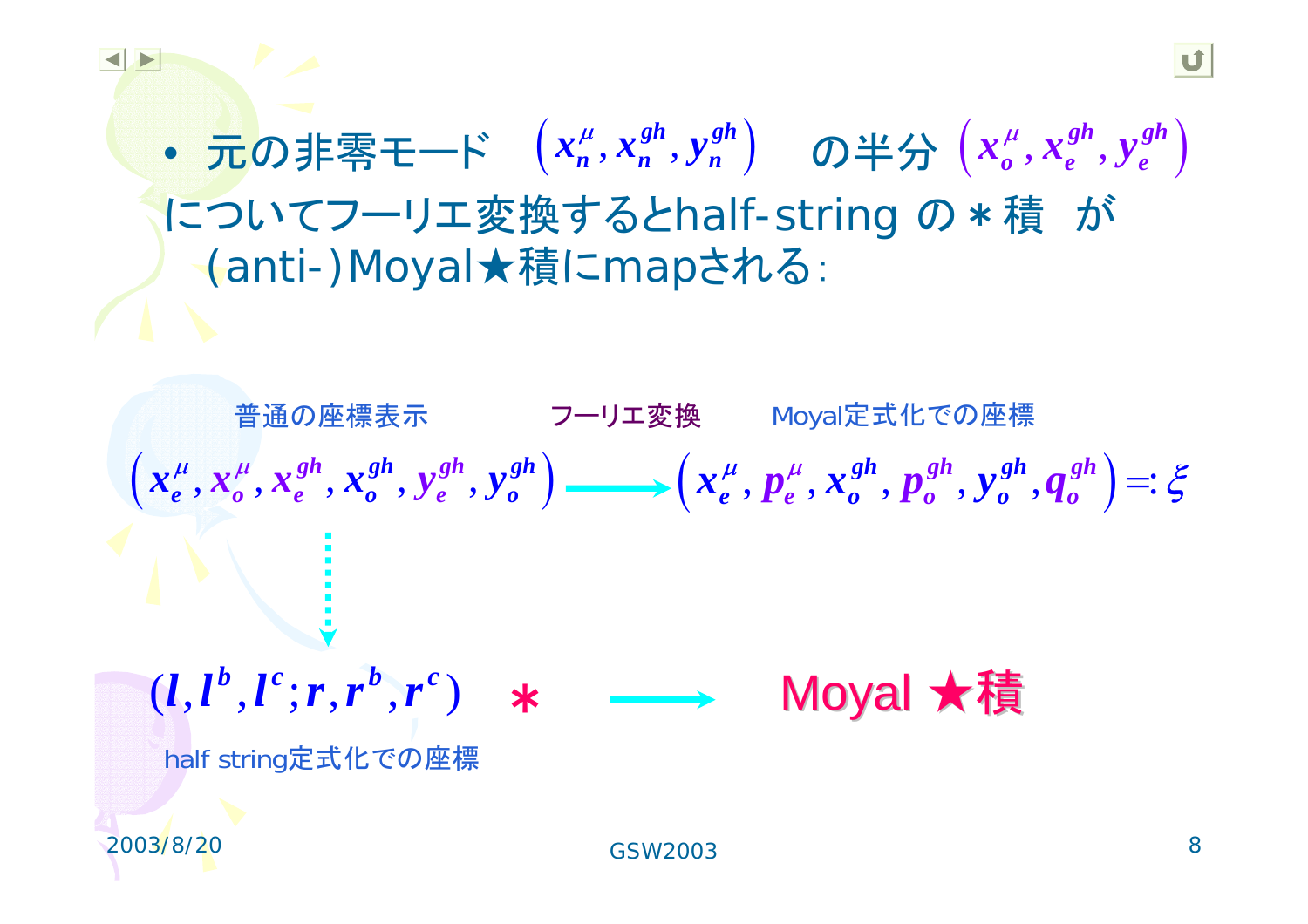#### 簡単のため2変数の例:  $\overline{\phantom{a}}$  $[x, p] \coloneqq | dy e^{-\iota p y} \Psi | x + \frac{\nu}{2},$  $A_1 \star A_2[x, p] \coloneqq A_1[x, p] \exp \left( \frac{i}{2} \left( \overrightarrow{\partial_x} \overrightarrow{\partial_p} - \overrightarrow{\partial_p} \overrightarrow{\partial_x} \right) \right) A_2[x, p]$  $\widehat{\Psi}_1\left(x+\frac{y_1}{2},x-\frac{y_1}{2}\right)e^{-ipy_1}\exp\left(\frac{l}{2}\left(\overline{\partial_x}\overline{\partial_p}-\overline{\partial_p}\overline{\partial_x}\right)\right)\widehat{\Psi}_1$  $\sim$  $\int dy_1 dy_2 \hat{\Psi}_1 \left(x + \frac{y_1}{2}, x - \frac{y_1}{2}\right) e^{-ipy_1} \exp\left(\frac{1}{2}(\overline{\partial}_x y_2 - y_1 \overline{\partial}_x)\right) \hat{\Psi}_1$ **1 2 1 1 2 2**  $\left[ \frac{a_1}{2} + 1 \right] x_1 + \frac{b_1}{2} x_2 + \frac{c_1}{2} x_1 + \frac{c_1}{2} x_2 + \frac{c_1}{2} x_1 + \frac{c_1}{2} x_1 + \frac{c_1}{2} x_1 + \frac{c_1}{2} x_1 + \frac{c_1}{2} x_1 + \frac{c_1}{2} x_1 + \frac{c_1}{2} x_1 + \frac{c_1}{2} x_1 + \frac{c_1}{2} x_1 + \frac{c_1}{2} x_1 + \frac{c_1}{2} x_1 + \frac{c_1}{2} x_1 + \frac{$  $\frac{1}{2}$ ,  $x - \frac{1}{2}$   $\left| e^{-\frac{1}{2}x}\right| \exp\left(\frac{-}{2}(\frac{C_xC_p}{C_x}-\frac{C_pC_x}{C_x})\right)$   $\left| \frac{1}{2}x + \frac{1}{2}, x - \frac{1}{2}x \right|$ **22** $\mathbf{A}[x, p] \coloneqq \left[ dy e^{-ipy} \widehat{\Psi} \mid x + \frac{y}{z}, x - \frac{y}{z} \right]$  $\frac{ipy_1}{2}$  *ipy*  $\frac{1}{2}$   $\frac{1}{2}$   $\frac{1}{2}$   $\frac{1}{2}$   $\frac{1}{2}$   $\frac{1}{2}$   $\frac{1}{2}$   $\frac{1}{2}$   $\frac{1}{2}$   $\frac{1}{2}$   $\frac{1}{2}$   $\frac{1}{2}$   $\frac{1}{2}$   $\frac{1}{2}$   $\frac{1}{2}$  $=\int dy_1 dy_2 \hat{\Psi}_1\left[x+\frac{y_1}{2},x-\frac{y_1}{2}\right]e^{-ipy_1}\exp\left(\frac{i}{2}(\overline{\partial_x}\overline{\partial_p}-\overline{\partial_p}\overline{\partial_x})\right)\hat{\Psi}_2\left[x+\frac{y_2}{2},x-\frac{y_2}{2}\right]e^{-y_1}$  $=\int\!d\mathbf{v}e^{-ip\mathbf{v}}\,\widehat{\Psi}\left[x+\frac{\mathbf{y}}{x},x-\frac{\mathbf{y}}{x}\right]$  $\int$ dye<sup>-ipy</sup>  $\widehat{\Psi}$   $x + \frac{y}{2}, x - \frac{y}{2}$  $\left\|e^{-ipy}\Psi\right\|x+\frac{y}{x},x-\frac{y}{x}\left\|v\right\|>0$ で場の対応を定義すると  $\mathbf{Y}_1 + \mathbf{Y}_2 + \mathbf{Y}_1 + \mathbf{Y}_2 + \mathbf{Y}_2 + \mathbf{Y}_3 - \mathbf{Y}_1 - \mathbf{Y}_2 + \mathbf{Y}_3 - \mathbf{Y}_1 - \mathbf{Y}_2 + \mathbf{Y}_2 - \mathbf{Y}_2 - \mathbf{Y}_3 - \mathbf{Y}_1 + \mathbf{Y}_2$ **1 a**  $\mathbf{v} = \mathbf{v} = \mathbf{v} = \mathbf{v} = \mathbf{v} = \mathbf{v} = \mathbf{v} = \mathbf{v} = \mathbf{v} = \mathbf{v} = \mathbf{v} = \mathbf{v} = \mathbf{v} = \mathbf{v} = \mathbf{v} = \mathbf{v} = \mathbf{v} = \mathbf{v} = \mathbf{v} = \mathbf{v} = \mathbf{v} = \mathbf{v} = \mathbf{v} = \mathbf{v} = \mathbf{v} = \mathbf{v} = \mathbf{v} = \mathbf{v} = \mathbf{v} = \mathbf{v} = \math$  $2^{\frac{1}{2}}$   $\binom{1}{x}$   $\binom{1}{x}$  $1^{\frac{1}{2}}$  **1**  $2^{\frac{1}{2}}$  **1**  $1^{\frac{1}{2}}$  **1**  $1^{\frac{1}{2}}$  $\frac{y_1}{2}$ ,  $x - \frac{y_1}{2}$   $e^{-ipy_1}$   $\exp\left(\frac{1}{2}(\overline{\partial}_x y_2 - y_1 \overline{\partial}_x)\right)$   $\widehat{\Psi}_2$   $x + \frac{y_2}{2}$ ,  $x - \frac{y_2}{2}$ **, , 2 2 2 2**  $\lim_{y \to 0}$   $\left| \begin{array}{c} 1 \end{array} \right|$   $\left| \begin{array}{c} 2 \end{array} \right|$   $\left| \begin{array}{c} 1 \end{array} \right|$   $\left| \begin{array}{c} 1 \end{array} \right|$   $\left| \begin{array}{c} y \end{array} \right|$   $\left| \begin{array}{c} y \end{array} \right|$   $\left| \begin{array}{c} -ipy \end{array}$  $\left[x+\frac{y_1}{2}, x-\frac{y_1}{2}\right]e^{-ipy_1}\exp\left(\frac{1}{2}\left(\frac{y_1}{\partial_x}y_2-y_1\right)\frac{y_1}{\partial_x}\right)\hat{\Psi}_2\right]x+\frac{y_2}{2}, x-\frac{y_2}{2}\right]e^{-y_1}$  $\int dy_1 dy_2 e^{-ip(y_1+y_2)} \hat{\Psi}_1 \left[ x + \frac{y_1+y_2}{2}, x - \frac{y_1-y_2}{2} \right] \hat{\Psi}_2 \left[ x - \frac{y_1-y_2}{2}, x - \frac{y_1+y_2}{2} \right]$  $=\int dy_1 dy_2 e^{-ip(y_1+y_2)} \widehat{\Psi}_1\left[x+\frac{y_1+y_2}{2},x-\frac{y_1-y_2}{2}\right] \widehat{\Psi}_2\left[x-\frac{y_1-y_2}{2},x-\frac{y_1+y_2}{2}\right]$  $\left[x+\frac{y_1}{2},x-\frac{y_1}{2}\right]e^{-ipy_1}\exp\left(\frac{1}{2}\left(\overline{\partial}_x y_2-y_1\overline{\partial}_x\right)\right)\widehat{\Psi}_2\right]x+\frac{y_2}{2},x-\frac{y_2}{2}$

$$
y = y_1 + y_2, z = x - \frac{y_1 - y_2}{2} \quad \text{in } \mathbb{B} \neq \mathbb{R}, \mathcal{I}
$$
\n
$$
= \int dy dz e^{-ipy} \widehat{\Psi}_1 \left[ x + \frac{y}{2}, z \right] \widehat{\Psi}_2 \left[ z, x - \frac{y}{2} \right] = \int dy e^{-ipy} \widehat{\Psi}_1 * \Psi_2 \left[ x + \frac{y}{2}, x - \frac{y}{2} \right]
$$

2003/8/20

 GSW2003 $\frac{3}{2}$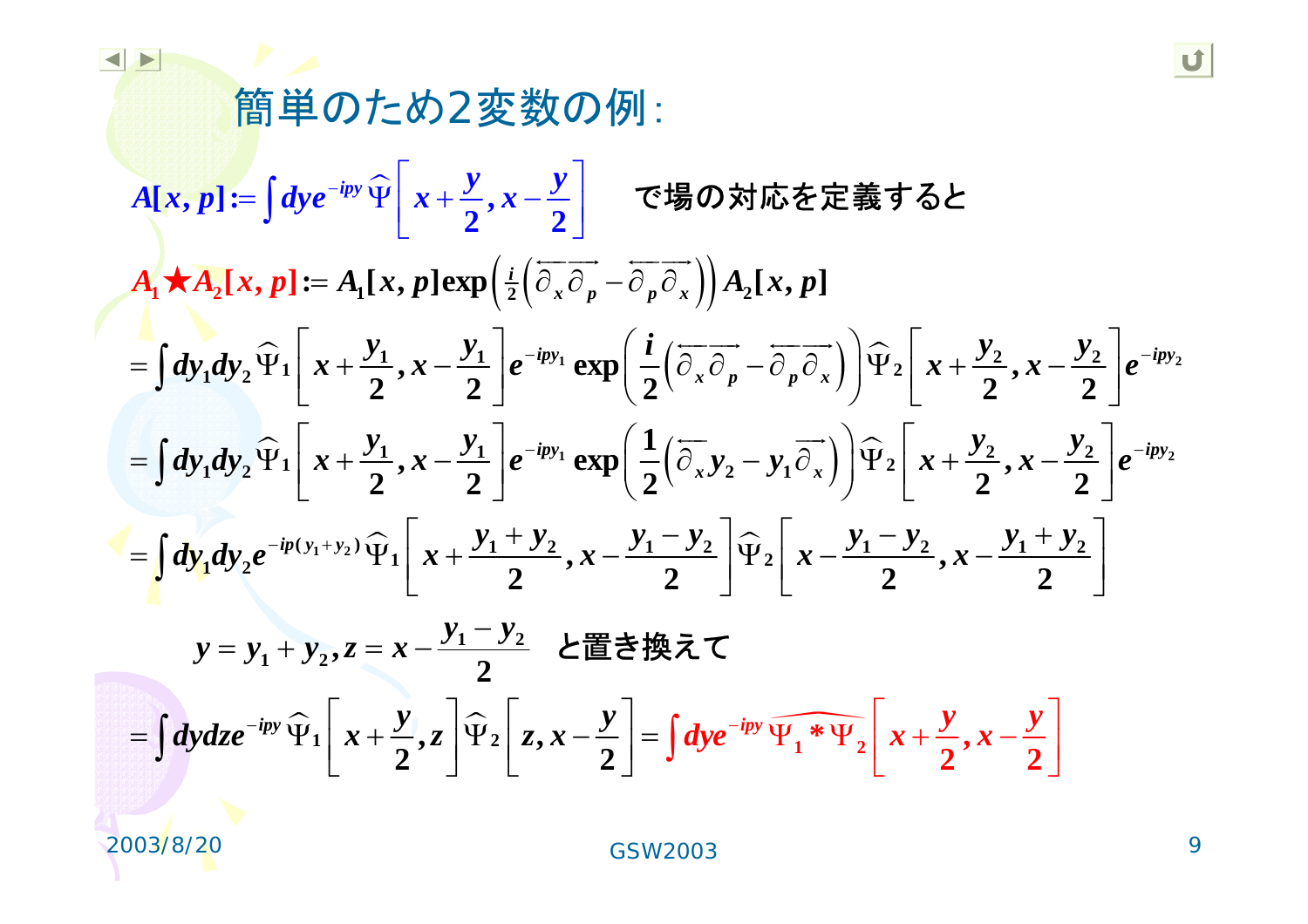#### U 零モードも含めて弦場のmapを具体的に書くと •ˆ $A(\bar{x}, \xi_{0}, \xi)$  $\left(\boldsymbol{\overline{x}},\boldsymbol{\xi}_0,\boldsymbol{\xi}\right)$  $\sim \int d^{N d}x_{o}$  $gh \rightarrow g h \bar{g}$  *gh*  $\bar{g}$  *gh*  $gh \rightarrow ggh$  **p** *gh*  $Tx_{\alpha} = -\xi_0(c_0 - \overline{w}y_{\alpha}^{gh}) + 2p_{\alpha}^{gh}Sx_{\alpha}^{gh} + 2q_{\alpha}^{gh}R$  $d^{Nd}x_{o}^{ } \int d^{c}^{ }_{0}dx_{e}^{sh}dy_{e}^{sh}e^{-2ip_{e}Tx_{o}}e^{-\xi_{0}(c_{0}-\bar{w}y_{e}^{sn})+2\,p_{o}^{sn}Sx_{e}^{sn}+1}$  $N d$  **o**  $A_{\alpha}$   $A_{\alpha}$   $gh$   $A_{\alpha}$ ,  $gh$   $\alpha^{-2ip}e^{Tx}$   $\alpha \alpha^{-\xi_{0}}(c_{0}-\overline{w}y_{e}^{gn})+2p_{0}^{gn}Sx_{e}^{gn}+2q_{0}^{gn}Ry_{e}^{sg}$  $2ip_eTx_o \partial e^{-\xi_0(c_0-\overline{w}y_e^{gn})+2p_o^{gn}Sx_e^{gn}+2}$  $\pmb{0}$ *o* **l**  $\theta$  *e*  $\theta$  *<i>e*  $\theta$ *gh gh*  $\times \langle \overline{x} + \overline{w} x_{e}, c_{0}, x_{n}, x_{n}^{gn}, y_{n}^{gn} | \Psi \rangle$  $, \mathbf{v}_0, \mathbf{w}_n, \mathbf{w}_n$ *e*<sup>,</sup> *v n*, *n*, *n*, *n*, *n*, *n gh gh*  $\left.\Psi(\pmb{x}_{0}^{\mu},\pmb{c}_{0},\pmb{x}_{n}^{\mu},\pmb{x}_{n}^{\bm{gn}},\pmb{y}_{n}^{\bm{gn}})\right|_{\pmb{x}_{0}^{\mu}=\overline{\pmb{x}}^{\mu}+\pmb{w}_{n}\pmb{x}_{n}^{\mu}}$  $\left( \mathbf{x}^{\mu}_0, \mathbf{c}_0, \mathbf{x}^{\mu}_n, \mathbf{x}^{gn}_n, \mathbf{y}^{gn}_n \right)$ 0*e e*(正則化する場合は <sup>n</sup>≦2N までとる。)

GSW2003

 $\frac{1}{3}$  10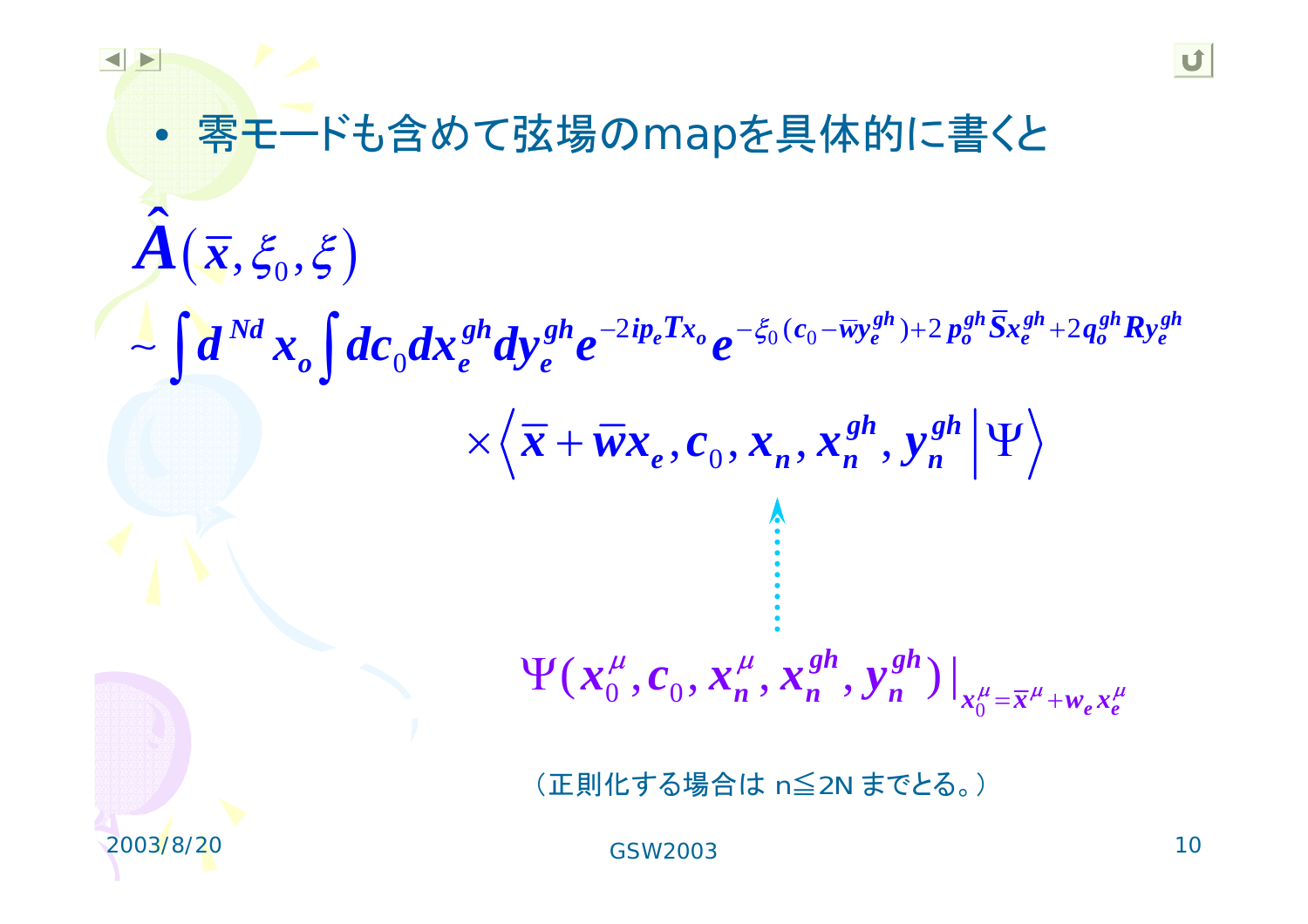ここで無限行列 T,R,S,w,v を導入した:

2 and  $\sqrt{2}$  and  $\sqrt{2}$  and  $\sqrt{2}$  and  $\sqrt{2}$  and  $\sqrt{2}$  and  $\sqrt{2}$  and  $\sqrt{2}$  and  $\sqrt{2}$  and  $\sqrt{2}$  and  $\sqrt{2}$  and  $\sqrt{2}$  and  $\sqrt{2}$  and  $\sqrt{2}$  and  $\sqrt{2}$  and  $\sqrt{2}$  and  $\sqrt{2}$  and  $\sqrt{2}$  and  $\sqrt{2}$  and 0 0  $\sigma$   $\frac{1}{2}$   $\sigma$   $\frac{1}{2}$   $\sigma$   $\frac{1}{2}$   $\sigma$ 4  $\epsilon \pi/2$  4  $\epsilon \pi/2$  4  $2 \cos \frac{\pi i}{2}, S_{eo} = \sim$  */2*  $\sim$  *//2*  $\sim$  *//2*  $\sim$  *//2*  $\sim$  *//2*  $\sim$  *//2*  $\sim$  *//2*  $\sim$  *//2*  $\sim$  *//2*  $\sim$  *//2*  $\sim$  *//2*  $\sim$  *//2*  $\sim$  *//2*  $\sim$  *//2*  $\sim$  *//2*  $\sim$  *//2*  $\sim$  *//2*  $\mathbf{c}_{eo} = -\int_{\mathbb{R}^d} d\sigma \cos(e\sigma) \cos(\sigma\sigma), \quad \mathbf{w}_e = -\sqrt{2} \cos \frac{\sigma\sigma}{2}, \quad \mathbf{S}_{eo} = -\int_{\mathbb{R}^d} d\sigma \sin(e\sigma) \sin(\sigma\sigma),$ *e* $T_a = -\int_0^{\pi/2} d\sigma \cos(e\sigma) \cos(o\sigma)$ ,  $w_a = -\sqrt{2} \cos \frac{e\pi}{2}$ ,  $S_a = -\int_0^{\pi/2} d\sigma \sin(e\sigma) \sin(o\sigma)$ π π  $=$   $-\int_{0}^{\pi/2} d\sigma \cos(e\sigma) \cos(\omega \sigma)$ ,  $w_{s} = -\sqrt{2} \cos \frac{e\pi}{2}$ ,  $S_{ss} = -\int_{0}^{\pi/2} d\sigma \sin(e\sigma) \sin(\omega \sigma)$  $\int_0^{\pi/2} d\sigma \cos(e\sigma) \cos(\omega \sigma), \quad w_e = -\sqrt{2} \cos \frac{e\pi}{2}, S_{eo} = -\int_0^{\pi/2} d\sigma \cos(\omega \sigma)$ 

 $\left( \pmb{e}^{\,2} - \pmb{o}^{\,2} \right)$ <sup>,  $\blacktriangleleft$ </sup> oe  $\pi\pmb{o}\left( \pmb{e}^{\,2} - \pmb{o}^{\,2} \right)$ ,  $\blacktriangleright$   $\qquad \pmb{e}$ o  $\pi\left( \pmb{e}^{\,2} - \pmb{o}^{\,2} \right)$ 1  $A = 2 \cdot 0 - e + 1$   $A = 2 \cdot 0 - e + 1$   $A = 2 \cdot 0 - e + 1$   $A = 2 \cdot 0 - e + 1$ 2 2 2 2  $\frac{2}{2}$  2 2 2 2  $\frac{2}{2}$  2 2 2  $\frac{4\mathbf{d} \mathbf{i}^{b-e+1}}{b-e+1}$ ,  $\mathbf{R}_{ae} = \frac{4e^2\mathbf{i}^{b-e+1}}{b-e+1}$ ,  $\mathbf{S}_{ea} = \frac{4e\mathbf{i}^{b-e+1}}{b-e+2}$ ,  $\mathbf{w}_{e} = \sqrt{2}\mathbf{i}^{-e+2}$ ,  $\mathbf{v}_{a} = \frac{2\sqrt{2}\mathbf{i}^{b-1}}{b-e+2}$ .  $e^{-e+1}$  **b**  $4e^{2}i^{o-e+1}$  **c**  $4ei^{o-e+1}$  **b**  $\sqrt{2}i^{-e+2}$  **c**  $2\sqrt{2}i^{o}$ *eo oe eo e o*  $T_n = \frac{4\theta i^{b-e+1}}{b}$ ,  $R_n = \frac{4e^2 i^{b-e+1}}{b}$ ,  $S_n = \frac{4e i^{b-e+1}}{b}$ ,  $W_n = \sqrt{2} i^{-e+2}$ ,  $v_n = \frac{2\sqrt{2} i}{b}$  $\pi |e^{z} - e^{z}|$   $\pi o |e^{z} - e^{z}|$   $\pi |e^{z} - e^{z}|$   $\pi o$  $-e+1$   $A \cdot 2 \cdot 0 - e+1$   $A \cdot 2 \cdot 0 - e+1$   $A \cdot 2 \cdot 0 - e+1$   $A \cdot 2 \cdot 0 - e+1$  $=\frac{\sqrt{2}i}{2}, R_{\infty}=\frac{-i\epsilon v}{2}, S_{\infty}=\frac{-i\epsilon v}{2}, w_{\infty}=\sqrt{2}i^{-e+2}, v_{\infty}=\frac{-i\epsilon v}{2},$ − *U* | *I* | *I* | *I* | *I* | *I* | E −

 $\bullet$  無限行列の積の結合性の破れ  $R(Tv) = R \cdot 0 = 0$  v.s.  $(RT)v = 1 \cdot v = v$ ,...

計算をwell-definedにするため、正則化する必要あり。

 $\bullet$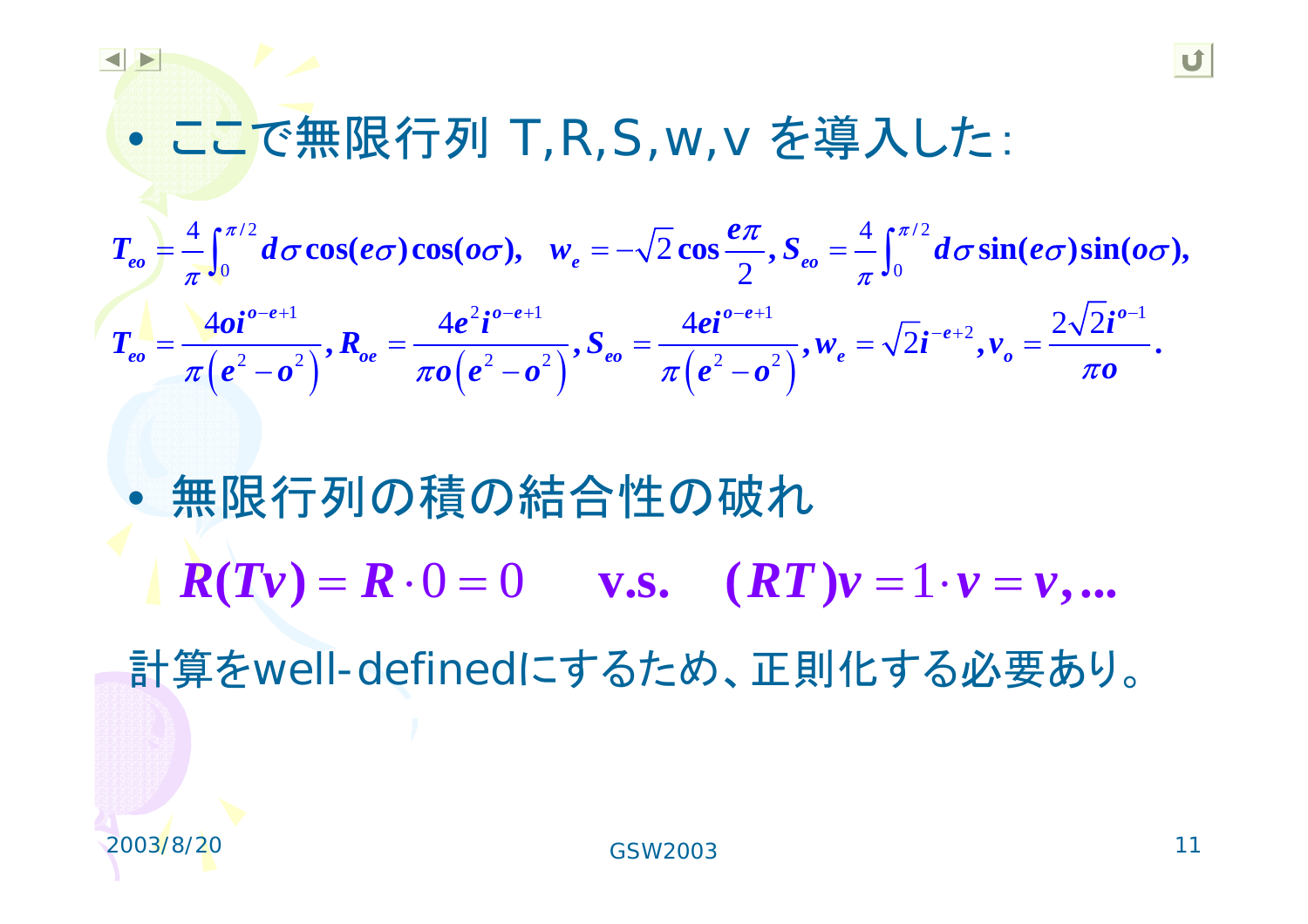**Regularization**  無限行列の正則化:有限行列へ  $\bullet$  $\sum T_{eo} w_e$ ,  $w_e = \sum$  $2\tau$   $2$  $\bm{R}_{oe} = \bm{o}^{-2} \bm{T}_{eo} \bm{e}^2 \,, \bm{R}_{oe} = \bm{T}_{eo} + \bm{\nu}_o \bm{\nu}_e \,, \bm{\nu}_o = \sum \bm{T}_{eo} \bm{\nu}_e \,, \bm{\nu}_e = \sum \bm{R}_{oe} \bm{\nu}_o \,,$ *e o*1  $T_{eo} = e^{-1}S_{eo}$ をe→κe,o→κoとしN×N行列の関係式へ:  $2\overline{T}$  ,  $2$  $R = \kappa^{-2} T \kappa^2$ ,  $R = T + \nu \overline{w}$ ,  $\nu = T \nu$ ,  $w = R \nu$ , , , , *o e*1  $T = \kappa^{-1} S \kappa$ . *e o*

逆にこれを定義だと思うと (N,<sup>κ</sup>e,<sup>κ</sup>o)からT,R,S,w,vがあらわに定まる。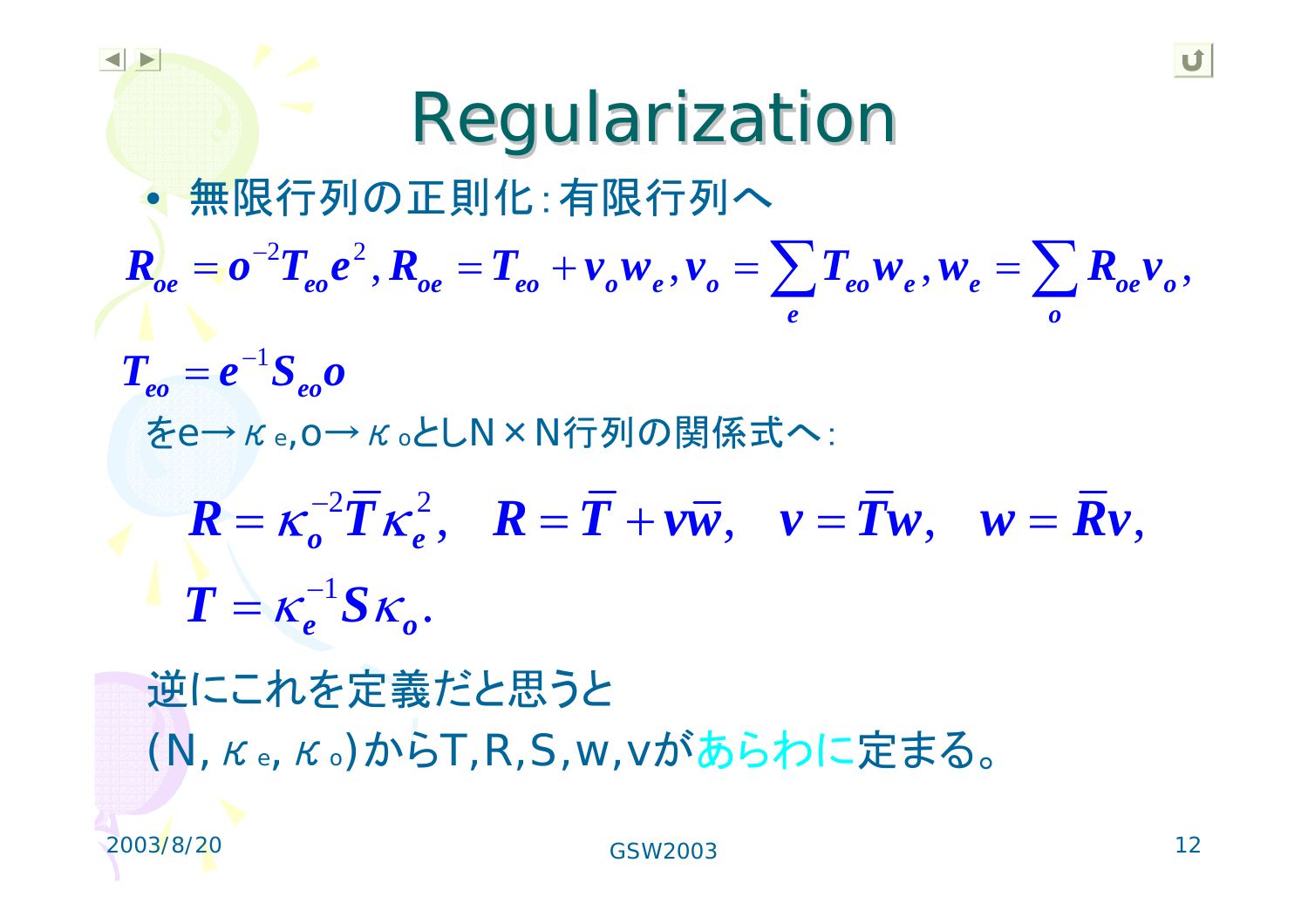



$$
\mathbf{g}(\mathbf{x}) = \frac{\prod_{o} (z^2 - \kappa_o^2)}{\prod_{e} (z^2 - \kappa_e^2)} \quad \text{E}(\mathbf{g})
$$

2 2 2 (0) 2 ( ) , ( ) (0) **Res Res** *<sup>o</sup> <sup>e</sup> <sup>o</sup> <sup>e</sup> <sup>z</sup> <sup>z</sup> <sup>o</sup> <sup>e</sup><sup>f</sup> <sup>f</sup> <sup>z</sup> <sup>v</sup> <sup>w</sup> <sup>f</sup> <sup>z</sup> <sup>f</sup>* <sup>κ</sup> <sup>κ</sup> =κ =κ <sup>=</sup> <sup>=</sup> などとして計算できる。 (符号はN=∞とconsistentに決める。)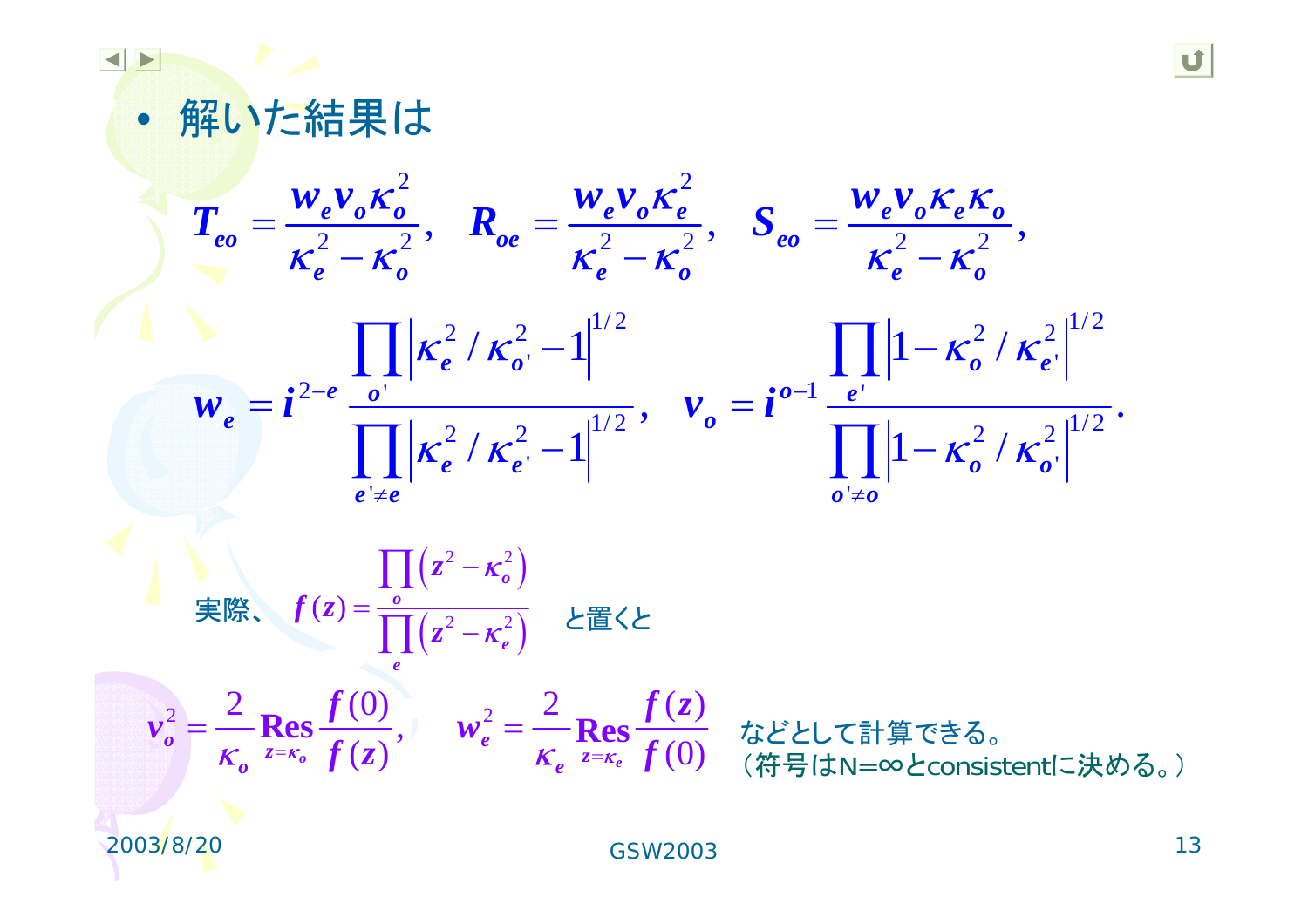これらの有限行列は次の関係式を満たす

 $\boldsymbol{TR} = 1, \boldsymbol{RT} = 1, \boldsymbol{RR} = 1 + \boldsymbol{w}\boldsymbol{\overline{w}}, \boldsymbol{TT} = 1 - \boldsymbol{v}\boldsymbol{\overline{v}},$  $SS = SS = 1$ 

 $\bm{R}\bm{w}=\bm{v}\left( 1+\bm{\bar{w}}\bm{w}\right) , \bm{R}\bm{\bar{R}}=1+\bm{v}\bm{\bar{v}}\left( 1+\bm{\bar{w}}\bm{w}\right) .$  $1 - \frac{\ldots}{1 + \overline{w}w},$   $Tv = \frac{\ldots}{1 + \overline{w}w},$   $\overline{vv} = \frac{\ldots}{1 + \overline{w}w},$  $T\overline{T}$  = 1 –  $\frac{WW}{W}$  ,  $Tv = \frac{W}{W}$  ,  $\overline{v}v = \frac{WW}{W}$  $w$ *ww*  $1 + ww$   $1 + ww$ = 」 ― ―――― <sub>・</sub>』 *v* = ―――― <sub>・</sub> *v v* =  $+WW$   $1+WW$   $1+$ 

2 2 1  $\prod$   $\kappa_e^2$ *e ooww* κ ※特に  $1 + \overline{w} w = \frac{e}{\prod \kappa_o^2}$  はもとの無限行列に戻る極限で∞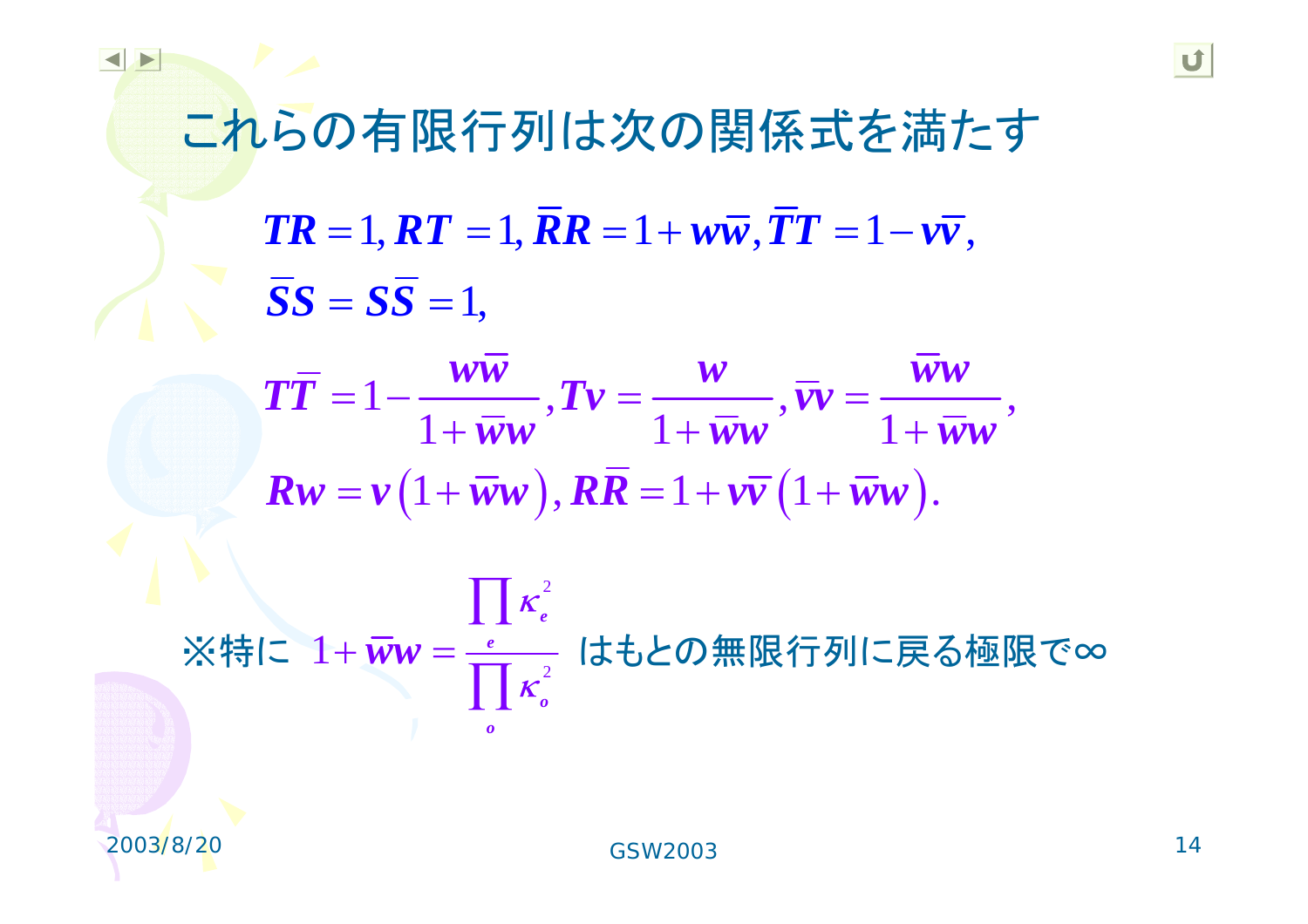MSFT [BM2,BKM3]  $\bullet$  セットアップ  $(N, \kappa_e, \kappa_o), e=2,4,...,2N, o=1,3,...,2N-1$ 2N個のfrequencies  $\longrightarrow$ → 正則化された行列T,R,S,w,vが決まる。 • Moyal Fielc ˆ $A(\bar{\pmb{x}}, \xi_{0}, \xi)$ 

d+1個(zeromode)+(2Nd+4N)個の変数 非可換座標

※κe=e,κo=o,N→∞の極限(open string limit)で通常の場合に戻る。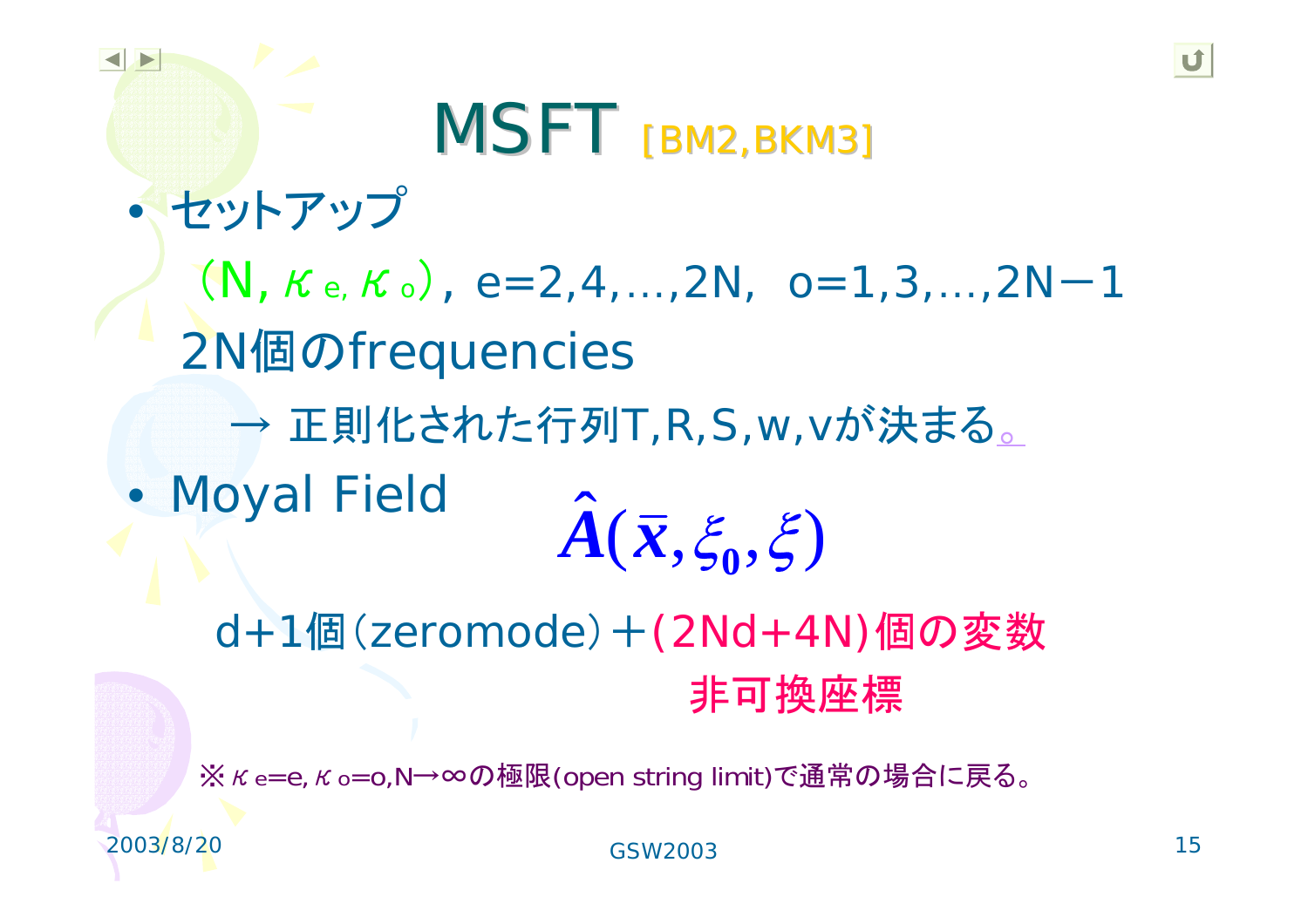• **1**(WittenOSFTO
$$
\vec{y}
$$
— $\vec{y}$  is  $|\vec{y}|$   
\n
$$
S = -\int d^d x \text{Tr} \left( \frac{1}{2} A \star (L_0 - 1) A + \frac{1}{3} A \star A \star A \right),
$$
\n
$$
\star = \exp \left( \frac{1}{2} \frac{\partial}{\partial \xi} \sigma \frac{\partial}{\partial \xi} + \frac{1}{2} \frac{\partial}{\partial \xi} \Sigma \frac{\partial}{\partial \xi} \right),
$$
\n
$$
\text{Tr} = \frac{\det^{1/2} \Sigma}{\det^{1/2} \sigma} \int \frac{d^{2Nd} \xi}{(2\pi)^{Nd}} d^{2dN} \xi d^{4N} \xi^{gh},
$$
\n
$$
L_0 = \frac{1}{2} p^2 - \frac{1}{4} \overline{D}_{\xi} M_0^{-1} \tilde{\kappa} D_{\xi} + \overline{\xi} \tilde{\kappa} M_0 \xi
$$
\n
$$
- \frac{1}{4} \frac{\partial}{\partial \xi} M_0^{gh-1} \tilde{\kappa}^{gh} \frac{\partial}{\partial \xi} \xi^{gh} + \overline{\xi} \xi^{gh} M_0^{gh} \xi^{gh} - \frac{d-2}{2} \sum_{n=1}^{2N} K_n.
$$
\n
$$
\text{LCSiegel}\vec{\gamma} - \vec{\gamma} \xi \xi \circ \tau \cup \xi \quad \hat{A} (\overline{x}, \xi_0, \xi) = \xi_0 A (\overline{x}, \xi)
$$

2003/8/20

 $\blacktriangleleft$ 

 $\blacktriangleright$ 

GSW2003

U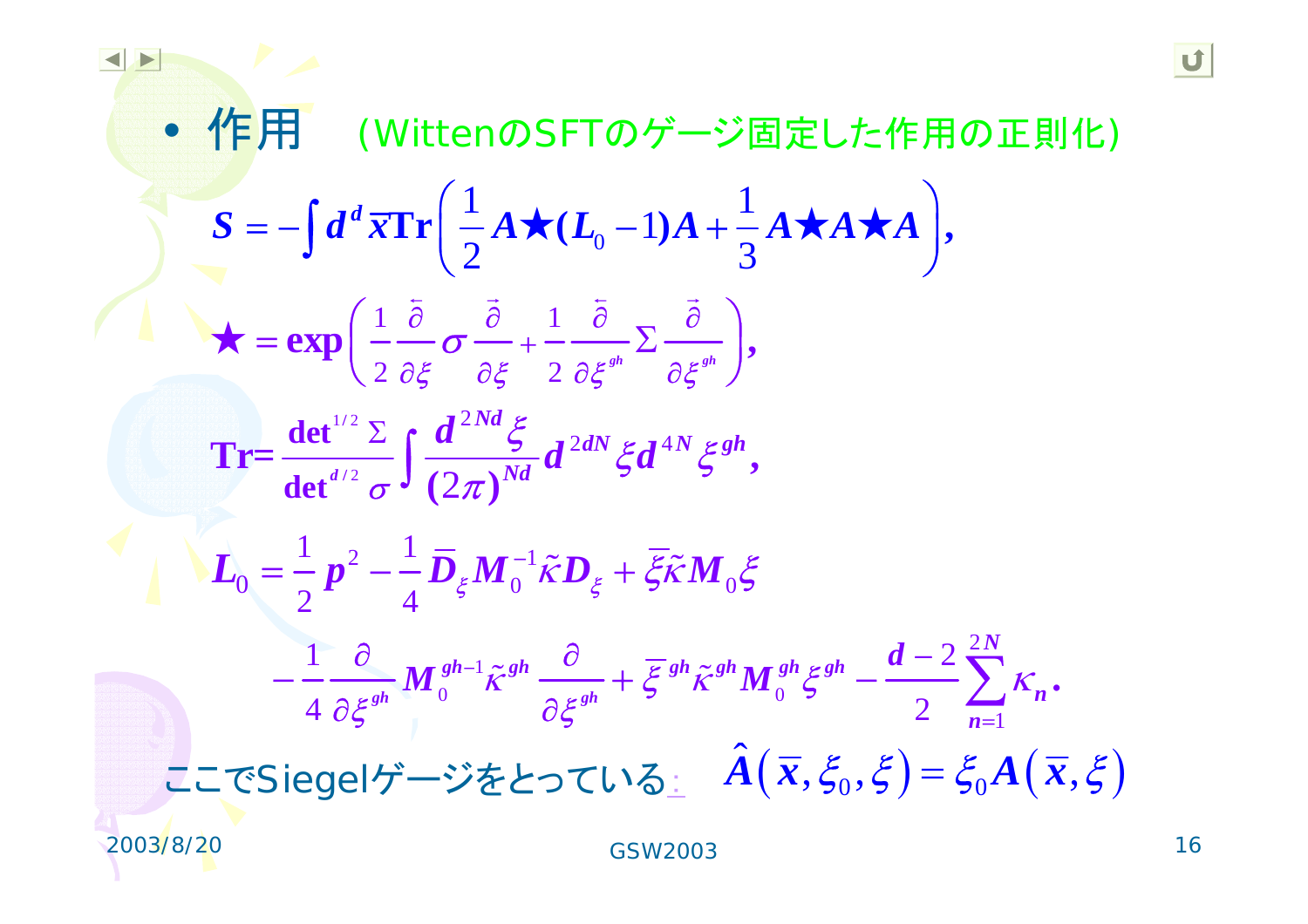Consistency check  $\bullet$  MSFTでの「ノイマン係数」を で読み取るとGross-Jevickiの関係式と一致。 (open string limitでは数値的にも一致。) ⇒ 相互作用項が正しく翻訳されている。 • 1-loop vacuum amplitudeのあらわな計算 正しいスペクトラムを再現する。 <sup>⇒</sup> 運動項も正しい。  $\langle \Psi_1 | \langle \Psi_2 | \partial \xi_0^{(2)} d \xi_0^{(3)} \text{Tr} \left( A_1 \star A_2 \star A_3 \right) - \langle \Psi_1 | \langle \Psi_2 | \langle \Psi_3 | V_3 \rangle \right),$  $\mathbf{p} = \exp \left[ -\frac{a}{a} V^{\dagger} \mathbf{a} - \mathbf{a}^{\dagger} V^{\dagger} \mathbf{0} \mathbf{p} \right] = -V_{00} \mathbf{p} \mathbf{p} - \mathbf{c}^{\dagger} X^{\dagger} \mathbf{b}^{\dagger} - \mathbf{c}^{\dagger} X^{\dagger} \mathbf{0} \mathbf{0} \right]$  $(1)$   $(1)$   $(2)$   $(3)$   $(4)$   $(2)$   $(1)$   $(2)$   $(1)$   $(3)$   $(3)$ 1<sup>*i*</sup>  $\frac{1}{\sqrt{1-\frac{1}{2}}r^2}$  is the set of  $\frac{1}{r}$ **2 2Tr**  $|V_{3}\rangle = \exp \left[-\frac{1}{2}a^{r}V^{rs}a^{s} - a^{r}V^{rs}{}_{0}p^{s} - V_{00}p^{r}p^{r} - c^{r}X^{rs}b^{s} - c^{r}X^{rs}b^{r} \right]$  $\int d^d\,\overline{x} \int d\xi_0^{(1)} d\xi_0^{(2)} d\xi_0^{(3)} \mathrm{Tr}\left(A_1\star A_2\star A_3\right) \sim \left\langle \Psi_1 \left|\left\langle \Psi_2 \left|\left\langle \Psi_3 \right| \Psi_1 \right|\right. \right.$ −−u v u −u v <sub>o</sub> μ −−v o μ μ − u Δ μ −  $=\exp\left(-\frac{1}{2}a^{rt}V^{rs}a^{st}-a^{rt}V^{rs}n^{s}-\frac{1}{2}V_n n^{r}n^{r}-c^{rt}X^{rs}b^{st}-c^{rt}X^{rs}b^{rt}\right)$  $\dot{P} = \exp\Big(-\frac{1}{2}a^{r\dagger}V^{rs}a^{s\dagger} - a^{r\dagger}V^{rs}_{\;\;0}p^s - \frac{1}{2}V_{\;00}p^r\,p^r - c^{r\dagger}X^{rs}b^{s\dagger} - c^{r\dagger}X^{rs}b_{\;0} \Big)$  $\sigma^{0} = \left( 2 \pi \right)^{\frac{a}{2}} \tau^{-\frac{a}{2}} \prod \left( 1 \!-\! e^{-\tau \! \bm{\kappa}_{e}} \, \right)^{\!-(d-2)} \prod \left( 1 \!-\! e^{-\tau \! \bm{\kappa}_{o}} \, \right)^{\!-(d-2)}$ 0 and  $\boldsymbol{0}$  by  $\boldsymbol{0}$  and  $\boldsymbol{0}$  and  $\boldsymbol{0}$  $\int \text{Tr} e^{-\tau L_0} = (2\pi)^2 \tau^{-2}$  |  $(1-e^{-\tau K_e})$  |  $(1-e^{-\tau K_o})$  $d^d p\mathrm{Tr}e^{-\tau L_0} = (2\pi)^{\tfrac{d}{2}}\,\tau^{-\tfrac{d}{2}}\prod \left(1\!-\!e^{-\tau\kappa_e}\,\right)^{-(d-2)}\prod \left(1\!-\!e^{-\tau\kappa_o}\,\right)^{-(d-1)}$ *e o* $>0$  and a set of  $\Omega$  $\int d^d p \text{Tr} e^{-\tau L_0} = (2\pi)^{\frac{1}{2}} \tau^{-\frac{1}{2}} \prod (1 - e^{-\tau K_e})^{-(d-2)} \prod (1 -$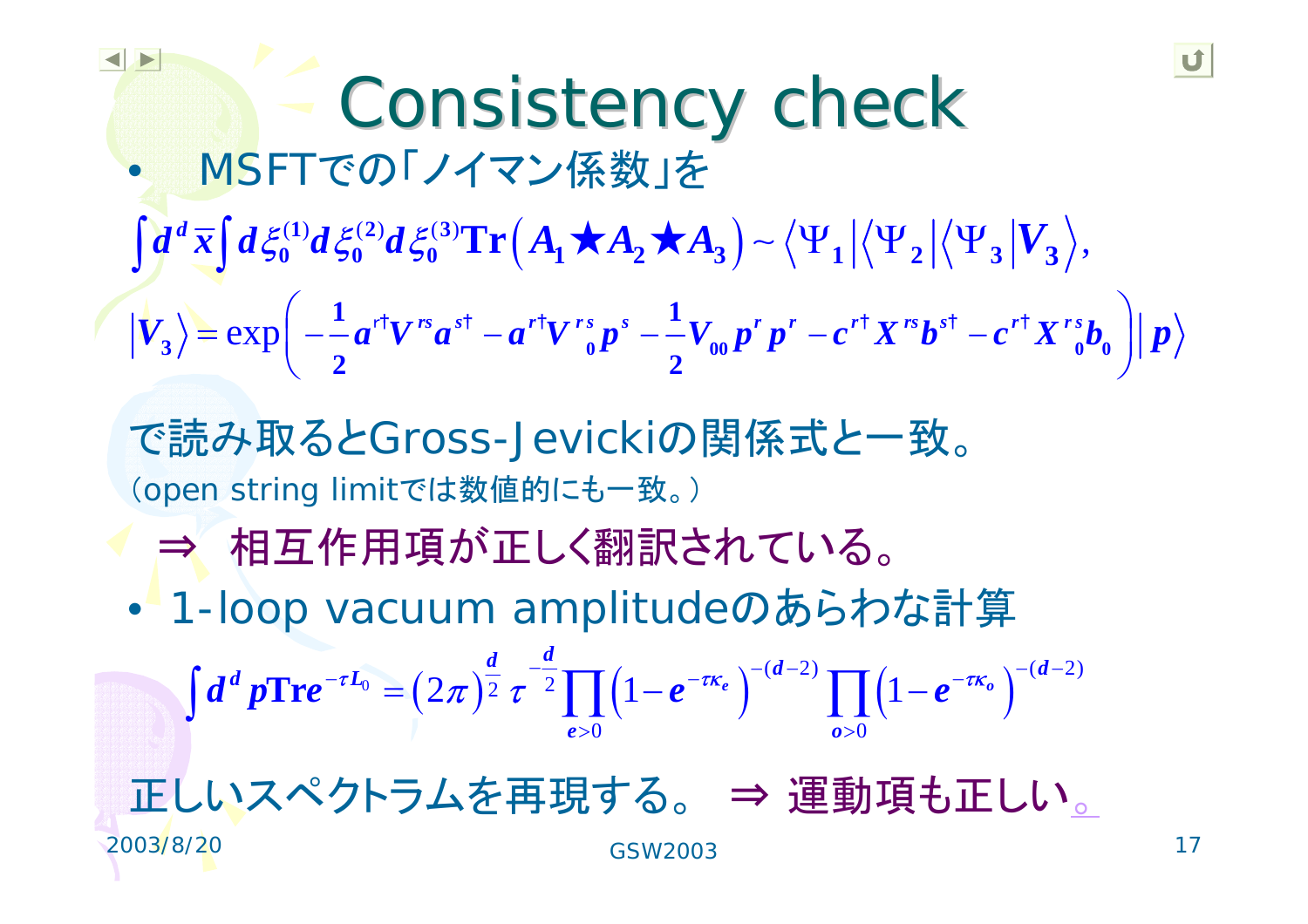

 $\bullet$  摂動論[BKM1] 非可換空間上の場の理論の類似 バーテックスに位相因子~Moyal積 プロパゲータがやや複雑 しかし基本的にGaussian積分だけ。  $\bullet$  非摂動真空[BKM2] (L<sub>0</sub>-1)A+A★A=0 を解けという問題に帰着。 一般にはやはり難しいが… splitting limit:  $\kappa$ e=  $\kappa$ o では厳密に解ける。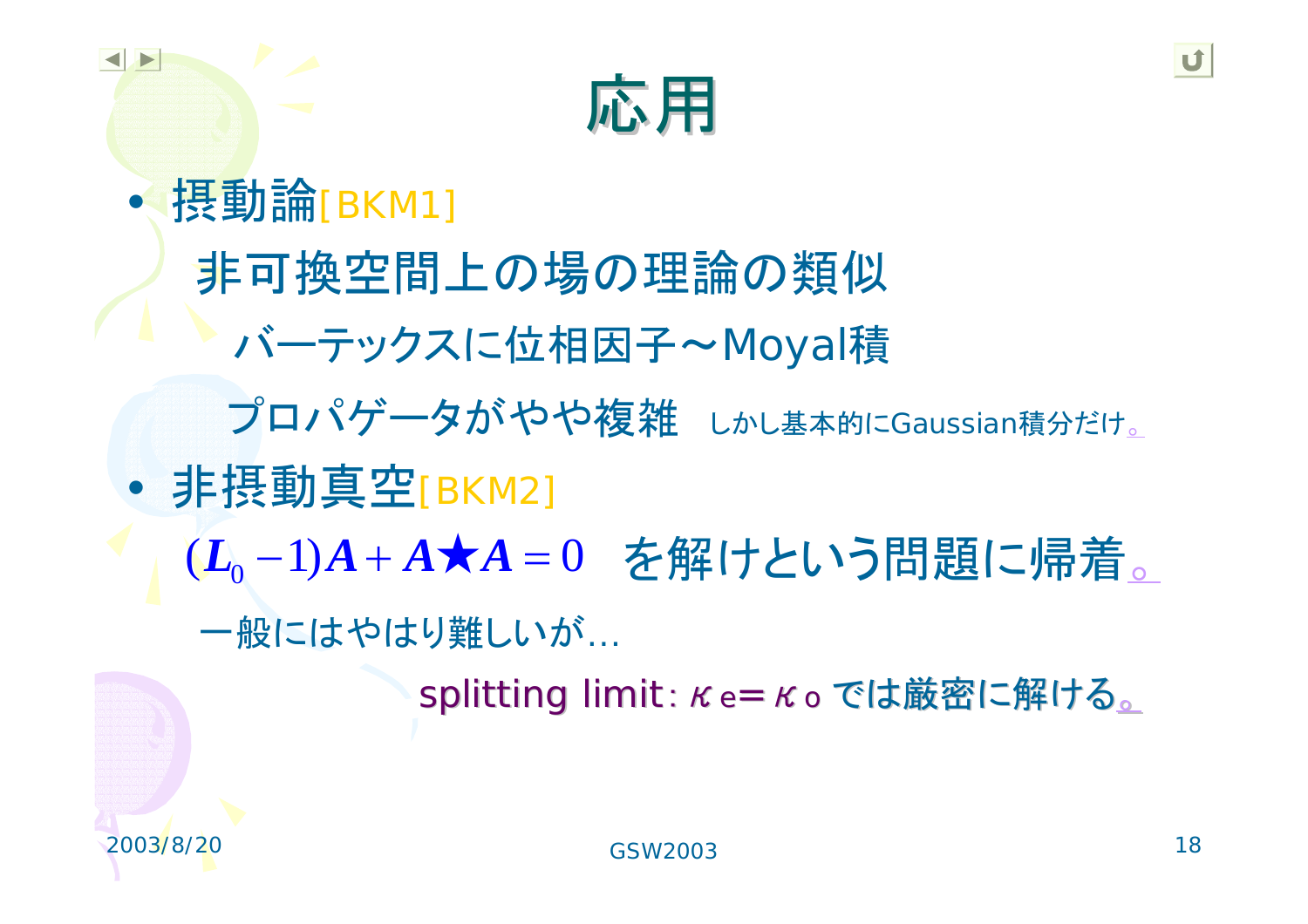

 $\Phi \Psi = \langle \bm{I} \left| \bm{V}\left(\bm{\pi} / 2\right) \right| \Psi \rangle \bm{\sim} \langle \widetilde{\bm{I}} \left| \bm{O}\left(\bm{\pi} / 2\right) \right| \Psi \rangle.$ 1 1 $(-1)^{n} \left( \frac{1}{2} \right)$  $\mathbf{c}_0 \mathbf{c}_1 \, | \, \mathbf{p} = 0$  $\tilde{I}$ <sup>~1</sup>  $\left| \frac{n}{2} a_{-n} a_{-n} + c_{-n} b_{-n} \right|$ *n <sup>c</sup> b*  $I \geq e^{-n \geq 1}$   $\qquad \qquad$   $c_0 c_1 | p$ *A* ∼  $\alpha_{-n} \alpha_{-n} + c_{-n} \alpha_{-n}$ ≥  $-\sum_{n>1}(-1)^n\left(\frac{1}{2}\alpha_{-n}\alpha_{-n}+c_{-n}b_{-n}\right)$  $= e^{-\omega}$   $\omega_0 c_1 + p =$  $\int \! \Phi \Psi =: \! \left \langle I \left \vert V \left( \pi /2 \right ) \right \vert \Psi \right \rangle \! \thicksim \! \left \langle \tilde{I} \right \rangle$  $\sim$   $\prime$   $\prime$ ~ ここでけ はidentitiy string field(にccをかけたもの)[Hashimoto-Itzhaki]。 作用にソース項を次の形で入れてみる: これはMSFTの言葉ではMoyal積の単位元:

 $\frac{\cdot}{O}\left(\boldsymbol{\bar{x}}\right)$  $d\overline{x}$   $f_Q(\overline{x})$ より、MSFTではソース項は  $\int d\overline{x} \; f_o(\overline{x}) \mathrm{Tr} A_\Psi(\overline{x},\xi).$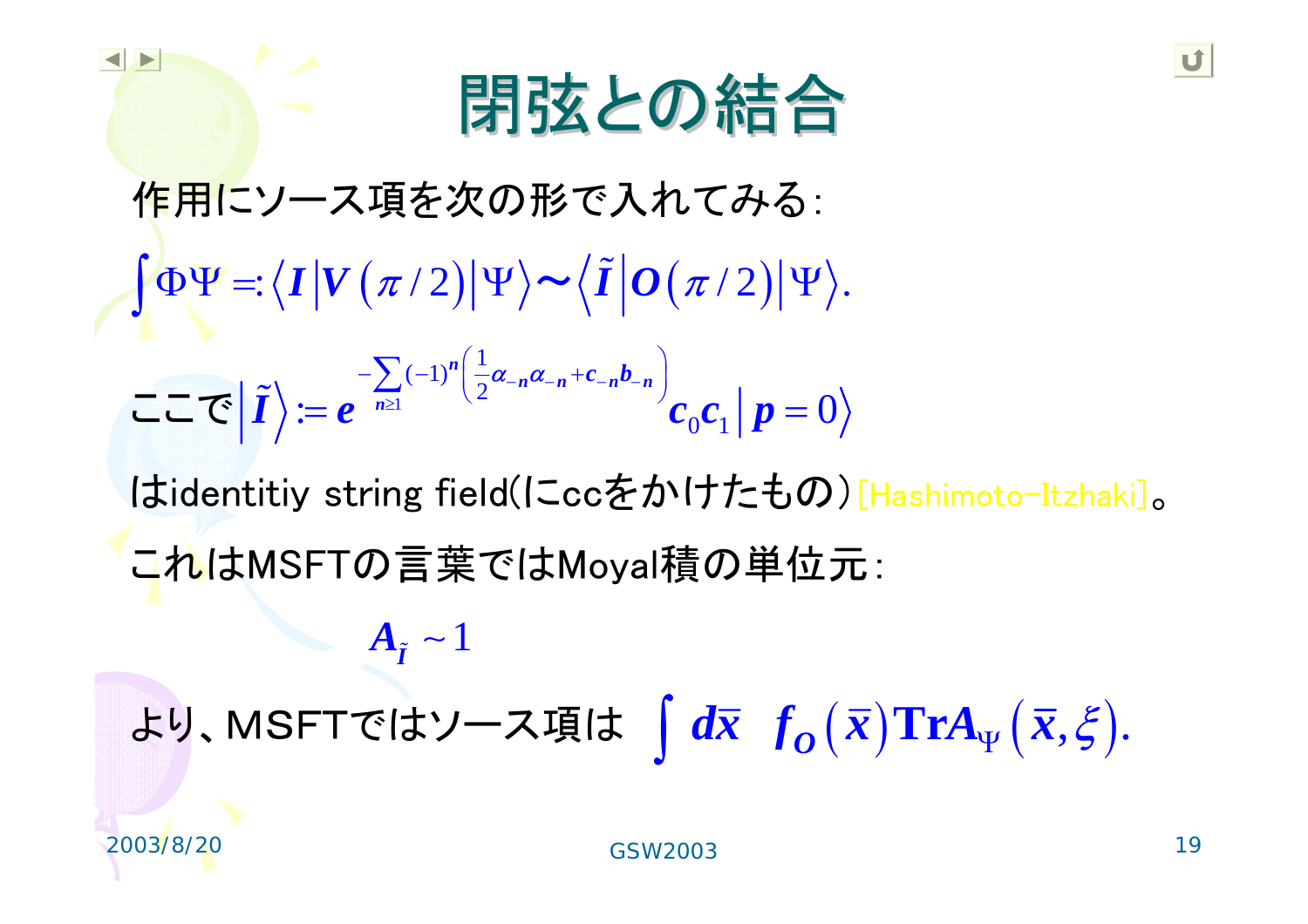

 「ゲージ不変」な作用を書きたい。 有限個の変数での「BRST operator」は、 素朴に作ると ベキ零性 が壊れる。 super化をする。

テクニカルには

 $\bullet$  Veneziano amplitudeをあらわに再現する。  $\bullet$ 非摂動真空解を解析的に求める。

 $\bullet$ 

 $\bullet$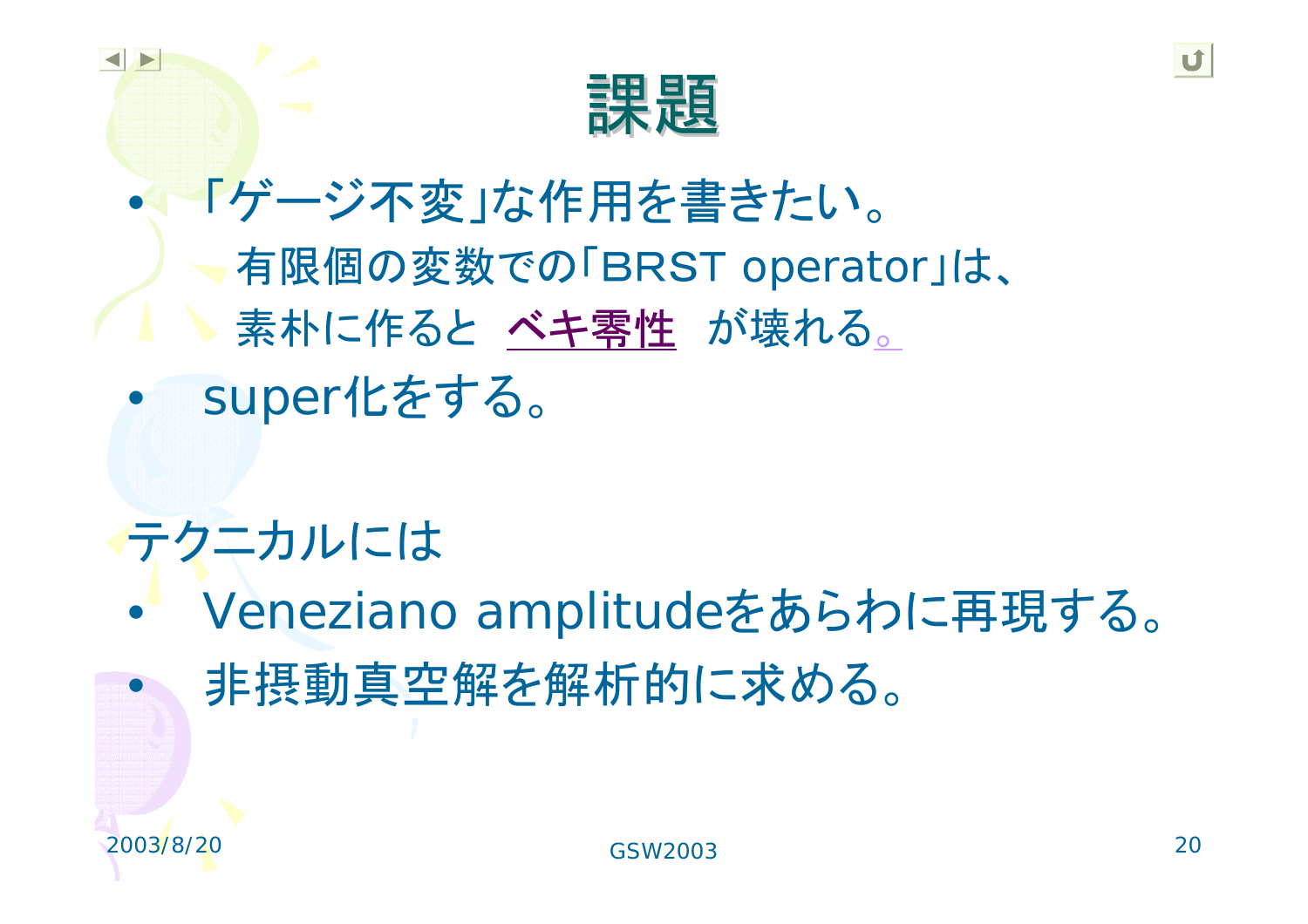# Appendix Appendix

Wittenの\*積をMoyal★積であらわす方法: Bars流

$$
\star = \exp\left(\frac{i\theta}{2}\sum_{e}\left(\frac{\partial}{\partial x_e}\frac{\partial}{\partial p_e} - \frac{\partial}{\partial p_e}\frac{\partial}{\partial x_e}\right)\right)
$$

DLMZ流

$$
\mathbf{x} = \exp\left(\int d\kappa i \tanh\frac{\pi\kappa}{4}\left(\frac{\partial}{\partial x(\kappa)}\frac{\partial}{\partial p(\kappa)} - \frac{\partial}{\partial p(\kappa)}\frac{\partial}{\partial x(\kappa)}\right)\right)
$$

bcゴースト部分もGrassmann oddな変数のMoyal積で それぞれあらわされる。[Erler, BKM3]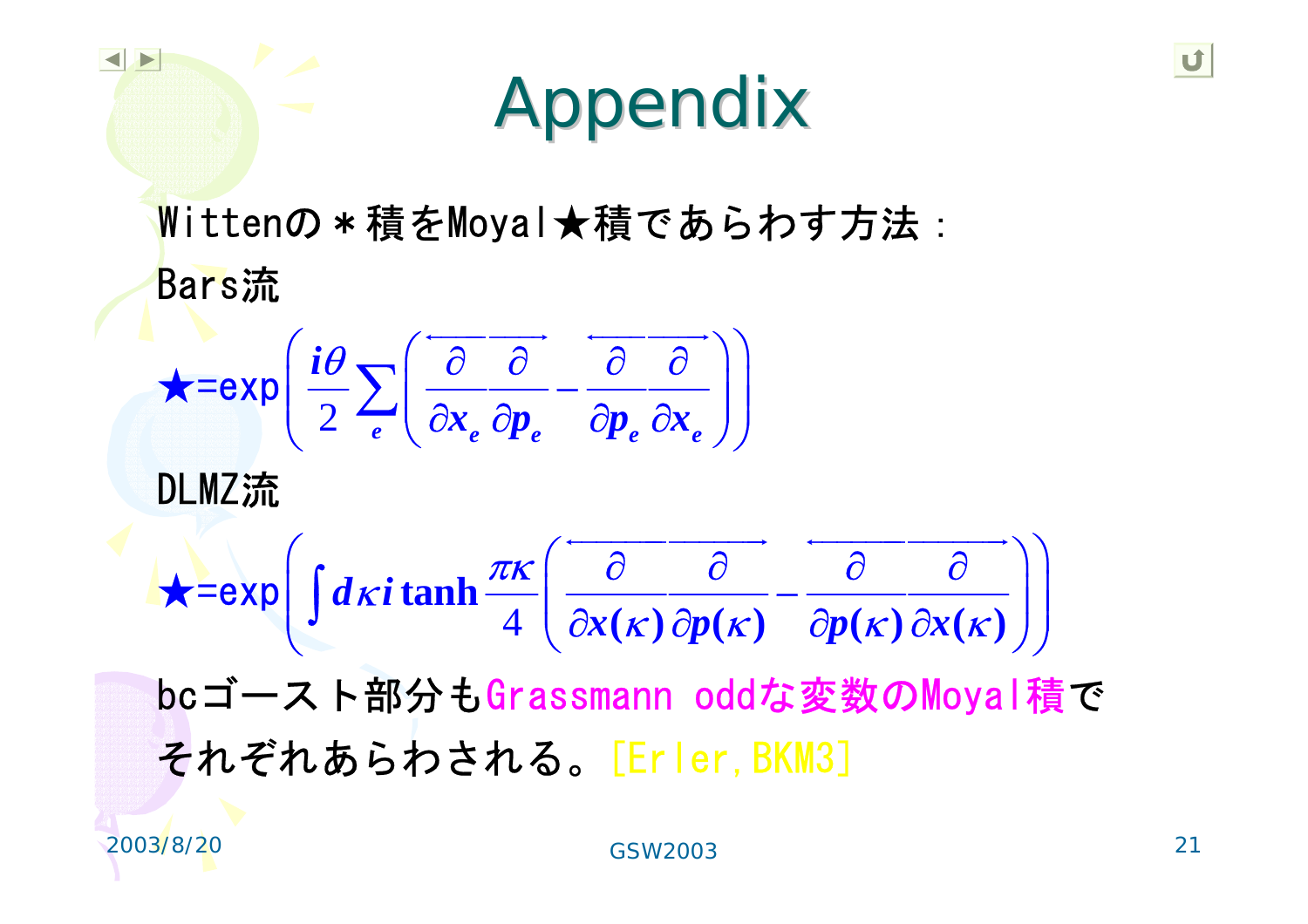### 非零モードの運動量表示で書くと

#### MSFTでバーテックスは

## $\frac{1}{2} \sum_{i < i} \overline \eta_i \sigma \eta_j - \frac{1}{2} \sum_{i < i} \overline \eta_i^{sh} \Sigma \eta_j^{sh} \left[ \delta^{2Nd} \left( \eta_1 + \cdots + \eta_n \right) \delta^{4N} \left( \eta_1^{sh} + \cdots + \eta_n^{sh} \right) \right]$  $\exp\left(-\frac{1}{2}\sum_{i$

## プロパゲータは

$$
\Delta\big(\boldsymbol{\eta},\boldsymbol{\eta}^\prime,\boldsymbol{\tau},\boldsymbol{p}\big)\!\coloneqq\!\int\!\frac{d^{2Nd}\boldsymbol{\xi}}{\left(2\pi\right)^{^{2Nd}}}d^{^{4N}}\boldsymbol{\xi}^{gh}(\boldsymbol{e}^{-i\bar{\boldsymbol{\xi}}\boldsymbol{\eta}}\boldsymbol{e}^{\bar{\boldsymbol{\xi}}^{gh}\boldsymbol{\eta}^{gh}})\boldsymbol{e}^{-\tau L_0(\boldsymbol{p})}(\boldsymbol{e}^{i\bar{\boldsymbol{\xi}}\boldsymbol{\eta}^\prime}\boldsymbol{e}^{-\bar{\boldsymbol{\xi}}^{gh}\boldsymbol{\eta}^{gh}})
$$

 $=$  (…)  $\exp(\eta, \eta$  'の $2$ 次式)  $\sim$ 調和振 動子 の多変数版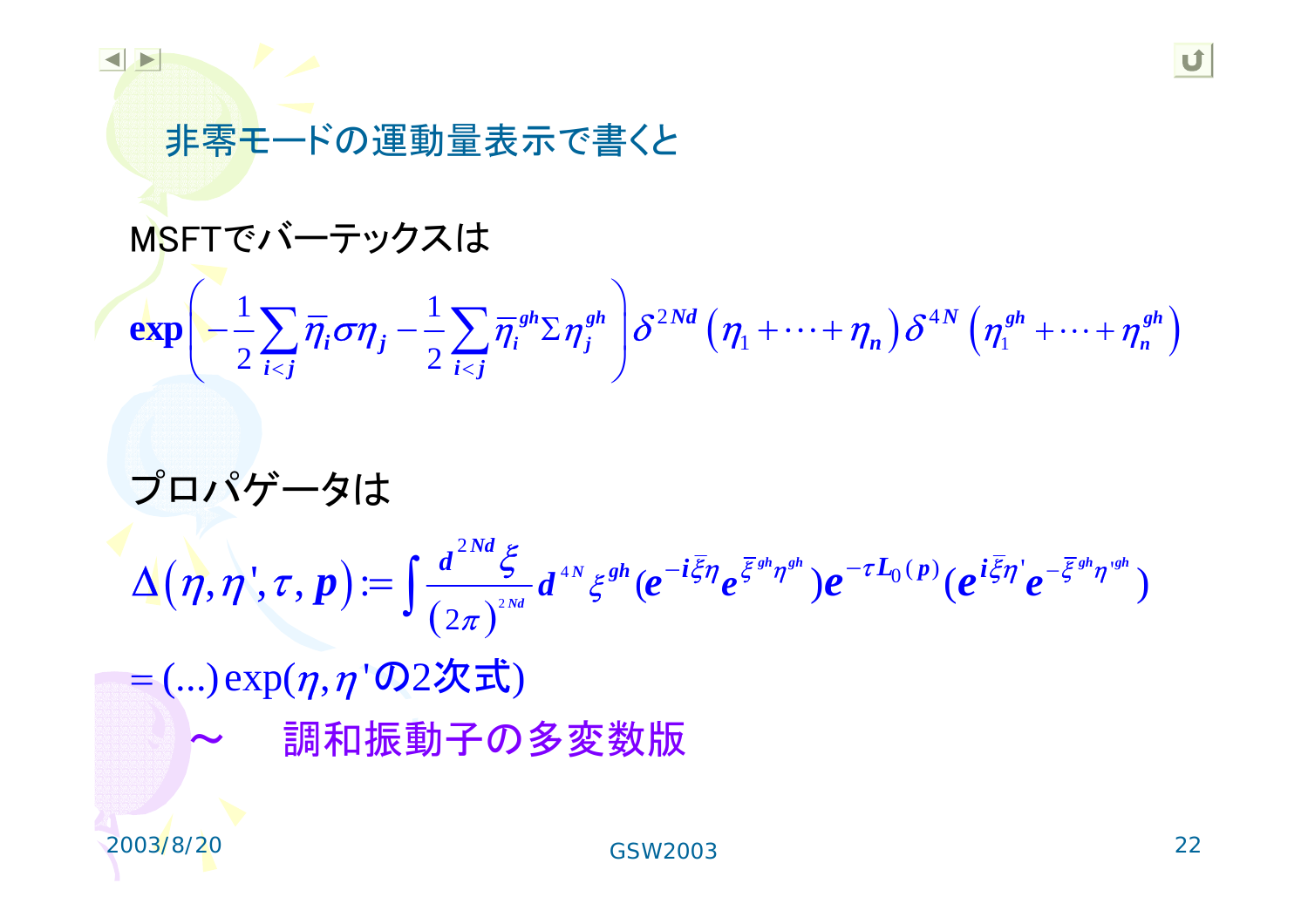$(L_0 - 1)A = L_0 \star A + A \star L_0 + \gamma A,$  $\beta_0 = \sum_{\alpha} K_e (\beta_{-e} \star \beta_e + \beta_{-e}^{\circ} \star \beta_e^c + \beta_{-e}^{\circ} \star \beta_e^{\circ}) - \nu,$ 0>*e* $L_0 - 1$ ) $A = L_0 \star A + A \star L_0 + \gamma A$  $=$   $\left\{\kappa \left( \beta \times \beta + \beta^c \times \beta^c + \beta^c \times \beta^c \right) - \right\}$  $\sum \kappa_e (\beta_{-e} \star \beta_e + \beta_{-e}^b \star \beta_e^c + \beta_{-e}^c \star \beta_e^b)$  $\mathcal{L}_0 = \sum \kappa_e (\beta_{-e} + \beta_{-e}^b + \beta_{-e}^c + \beta_e^c + \beta_{-e}^c + \beta_e^b) - \nu$ 

$$
V=\frac{1}{2}-\frac{d-2}{4}\left(\sum_{e>0}K_e-\sum_{o>0}K_o\right),
$$

$$
\gamma \sim \frac{w_e w_{e'}}{1 + ww} \left( \text{oscillators} \right)_{ee}
$$

と分解できてsplitting limitでは $\gamma$ 項が消える

 $\Rightarrow$  このとき厳密解  $A_p = -2 \mathcal{L}_0 \bigstar P,$  $A_p = -2\mathcal{L}_p \star P$  $P = -2L_0 \star$ 

> $, 1 \wedge \omega_0$   $\omega_0 \wedge 1$ .  $P \star P = P$ ,  $P \star L_0 = L_0 \star P$

GSW2003

'